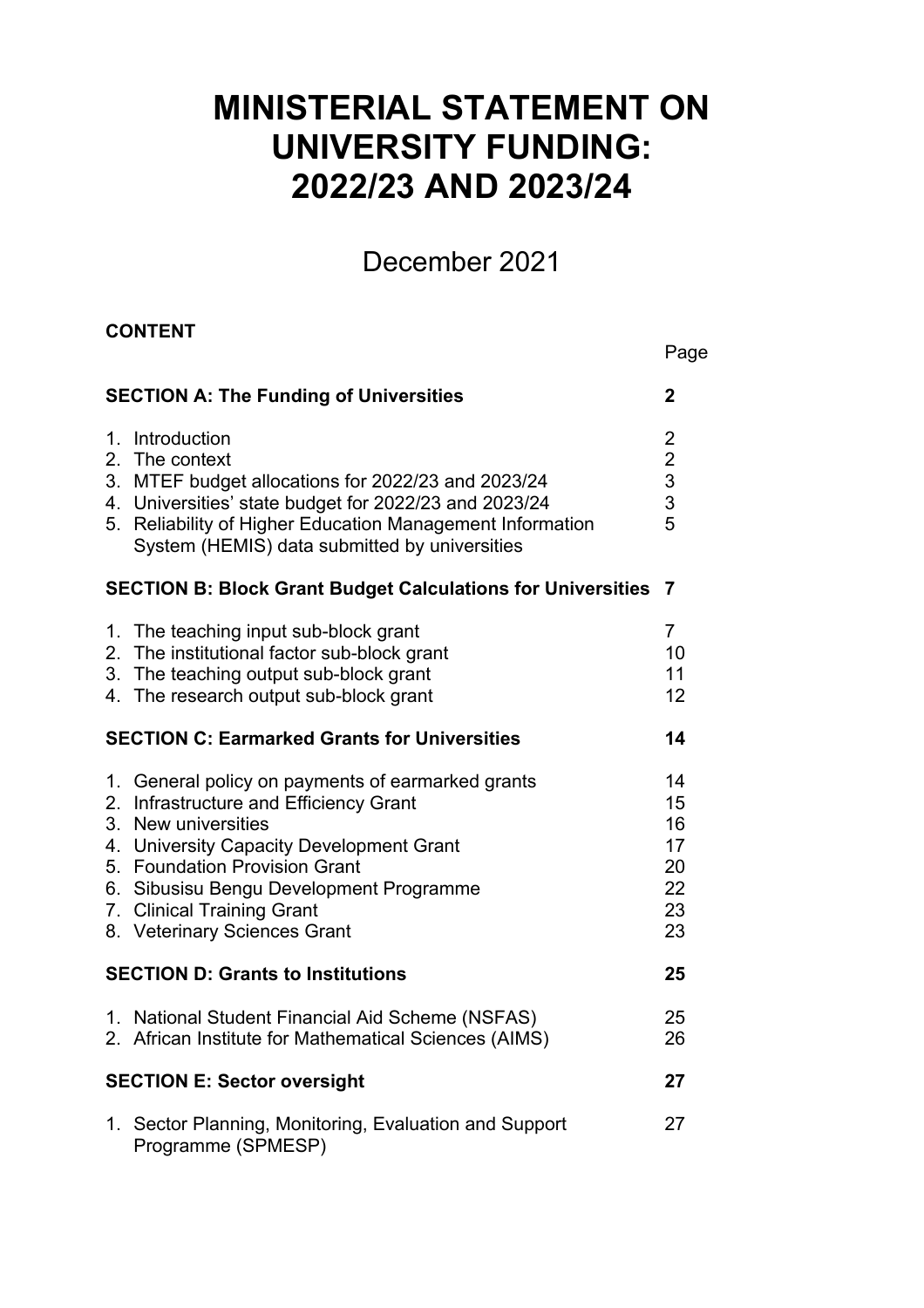## **Section A: The Funding of Universities**

#### **1 INTRODUCTION**

`

This annual Ministerial Statement deals with the funding instruments to steer the university sector, and is issued in accordance with the requirements of the Higher Education Act, 1997 (Act 101 of 1997, as amended) and the funding framework for universities (Government Gazette, No 25824 of 9 December 2003). Other guiding policy documents include:

- Education White Paper  $3 A$  programme for the Transformation of Higher Education (1997);
- The National Plan for Higher Education (2001);
- The National Development Plan (2013): and
- The White Paper for Post-School Education and Training (2013).

Information relating to the budgets for the university sector is confidential until National Treasury releases the 'Estimates of National Expenditure' at the time the Minister of Finance delivers his budget speech in February 2022.

Given the economic forecast for government as a whole and the constraints on the current budget allocations, all government departments have to reprioritise and find efficiencies in the system as additional funding in the following Medium Term Expenditure Framework (MTEF) cycles will become limited. Universities are required on an ongoing basis to practice efficiency measures to ensure that available funding is efficiently and effectively utilised. These measures could include:

- Reducing overheads relative to the core functions of universities;
- Collaboration amongst universities in order to save on expenditure;
- Improving debt collection; and
- Putting in place processes to generate additional third stream income funding (including sourcing additional donor funding).

#### **2 THE CONTEXT**

This Ministerial Statement on University Funding contains:

- Preliminary budget allocations available to distribute to universities for 2022/23 and 2023/24, and the division of funds among various budget subcategories;
- The purpose of each funding category and, where applicable, its relationship with other funding categories;
- Details of the weightings and benchmarks employed in the calculation of grants;
- The sector's total funded teaching input units, total institutional factor units, total teaching output units and total research output units. Policy details are also provided for how a university would be able to calculate its own share of each of these sector totals, which also determines a university's own share of sub-block grant allocations for each of the next two years (2022/23 and 2023/24);
- Budgets per university for certain earmarked grants for 2022/23 and 2023/24;
- Changes to funding policy and reasons for changes; and
- Changes to government funding allocations in 2022/23 and 2023/24.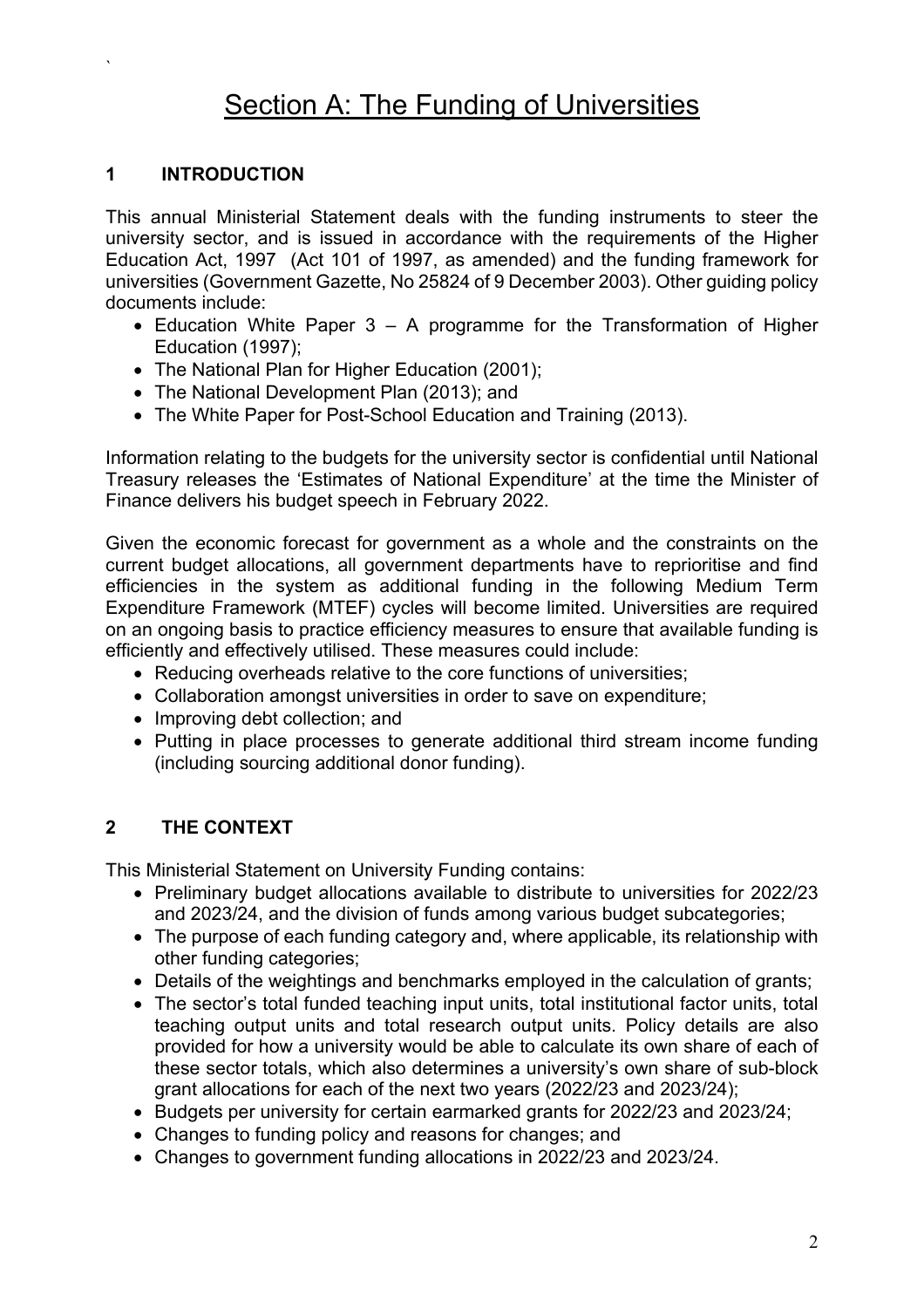#### **3 MTEF BUDGET ALLOCATIONS FOR 2022/23 AND 2023/24**

Table 1 sets out the division of funds for the university sector among various budget subcategories.

| rable i. Oldio baagolo ior the annouble, bootor<br>Budget totals for the university sector |            |            |            |                         |           |                         |          |
|--------------------------------------------------------------------------------------------|------------|------------|------------|-------------------------|-----------|-------------------------|----------|
|                                                                                            |            |            |            | Increase in budget from |           |                         |          |
| <b>Budget category</b>                                                                     |            |            |            |                         |           | previous financial year |          |
|                                                                                            | 2020/21    | 2021/22    | 2022/23    | 2023/24                 | 2021/22   | 2022/23                 | 2023/24  |
|                                                                                            | (R'000)    | (R'000)    | (R'000)    | (R'000)                 |           |                         |          |
| Block grants for universities 5)                                                           | 36 560 858 | 37 833 659 | 39 697 659 | 40 058 531              | 3.5%      | 4.9%                    | 0.9%     |
| 1.1 Teaching inputs                                                                        | 22 049 042 | 23 151 523 | 24 499 432 | 24 608 847              | 5.0%      | 5.8%                    | 0.4%     |
| 1.2 Institutional factors                                                                  | 2 027 196  | 2 189 104  | 2 390 713  | 2 413 085               | 8.0%      | 9.2%                    | 0.9%     |
| 1.3 Actual teaching outputs                                                                | 6 422 368  | 6 906 843  | 7 580 559  | 7723409                 | 7.5%      | 9.8%                    | 1.9%     |
| 1.4 Actual research outputs                                                                | 4 847 816  | 4 986 527  | 5 226 955  | 5 313 190               | 2.9%      | 4.8%                    | 1.6%     |
| 1.5 Gap grant phased out                                                                   | 1 214 436  | 599 662    |            |                         | $-50.6%$  | $-100.0%$               | 0.0%     |
| 2 Earmarked grants for universities                                                        | 6 478 142  | 5 206 138  | 7917675    | 7790635                 | $-19.6%$  | 52.1%                   | $-1.6%$  |
| 2.1 Infrastructure & output efficiencies                                                   | 1 483 431  | 1 000 000  | 2 245 476  | 2 179 702               | $-32.6%$  | 124.5%                  | $-2.9%$  |
| 2.2 Budget Facility for Infrastructure: SHIP                                               |            |            | 380 000    | 158 168                 | 0.0%      | 0.0%                    | $-58.4%$ |
| 2.3 Interest & redemption on historic loans                                                | 3 5 3 3    | 3 2 8 9    | 2412       | 167                     | $-6.9%$   | $-26.7%$                | $-93.1%$ |
| 2.4 New universities                                                                       |            |            |            |                         |           |                         |          |
| Capital funds (SPU & UMP)                                                                  | 1 013 661  | 759 880    | 1 104 984  | 1 153 684               | $-25.0%$  | 45.4%                   | 4.4%     |
| Operational funds (SPU & UMP)                                                              | 793 633    | 804 119    | 833 855    | 837 059                 | 1.3%      | 3.7%                    | 0.4%     |
| Gap grant phased out (SPU & UMP)                                                           | 7873       | 3 9 3 6    |            | $\Omega$                | $-50.0%$  | $-100.0%$               | 0.0%     |
| Health Sciences Operational (SMU)                                                          | 200 000    | 200 000    | 200 000    | 200 000                 | 0.0%      | 0.0%                    | 0.0%     |
| Feasibility Studies for New Universities (SONA 2020)                                       | 5 3 3 7    |            |            | $\Omega$                | $-100.0%$ | 0.0%                    | 0.0%     |
| 2.5 University Capacity Development                                                        | 1 052 806  | 1 050 210  | 1 155 138  | 1 206 541               | $-0.2%$   | 10.0%                   | 4.4%     |
| 2.6 Foundation Provision                                                                   | 441 085    | 445 345    | 483 959    | 505 495                 | 1.0%      | 8.7%                    | 4.4%     |
| 2.7 Sibusiso Bengu Development Programme (8 universities)                                  |            | 106 918    | 588 426    | 614 611                 | 0.0%      | 450.4%                  | 4.5%     |
| 2.8 Clinical Training of Health Professionals                                              | 683 909    | 644 662    | 720 855    | 723 624                 | $-5.7%$   | 11.8%                   | 0.4%     |
| 2.9 Veterinary Sciences                                                                    | 184 625    | 187 779    | 202 570    | 211 584                 | 1.7%      | 7.9%                    | 4.4%     |
| 2.10 Covid-19 Responsiveness Grant 1)<br>2)                                                | 608 249    |            | U          | $\Omega$                | $-100.0%$ | 0.0%                    | 0.0%     |
| 3 Grants to other institutions                                                             | 28 228 533 | 31 006 578 | 29 382 781 | 29 495 957              | 9.8%      | $-5.2%$                 | 0.4%     |
| 3.1 NSFAS - Cape Town 1) 3) 4)                                                             | 28 222 023 | 30 999 710 | 29 375 638 | 29 488 496              | 9.8%      | $-5.2%$                 | 0.4%     |
| 3.2 African Institute for Mathematical Studies                                             | 6510       | 6868       | 7 1 4 3    | 7461                    | 5.5%      | 4.0%                    | 4.5%     |
| 4 Sector oversight                                                                         | 25 000     | 25 250     | 26 260     | 12 625                  | 1.0%      | 4.0%                    | $-51.9%$ |
| 4.1 Sector Planning, Monitoring, Evaluation & Support                                      | 25 000     | 25 250     | 26 260     | 12 6 25                 | 1.0%      | 4.0%                    | $-51.9%$ |
| <b>TOTAL</b>                                                                               | 71 292 533 | 74 071 625 | 77 024 375 | 77 357 748              | 3.9%      | 4.0%                    | 0.4%     |

| Table 1: State budgets for the university sector |  |  |
|--------------------------------------------------|--|--|
|                                                  |  |  |

1) Excluding Treasury's 2020/21 reprioritisation of R2,5 billion towards Covid-19 in the total NSFAS budget for both TVET and universities.

2) CRG2 funds for campus readiness. It excludes reprioritisation of R1 344,128 million for CRG1 (Teaching and Learning), which are already in the accounts of universities. See the Addendum to Ministerial Statement on University Funding: 2020/21, dated July 2020, for more details.

3) For 2021/22, the amounts already includes the reprioritisation of R2 490 million from the university allocations towards the NSFAS.

4) Excluding the NSFAS Administration grant.

`

5) After the calculations of the block grant budgets of all universities were finalised for 2022/23, R15 million penalities for late and incorrect submission of HEMIS data was re-allocated to the Veterinary Sciences Grant.

Financial data for 2022/23 and 2023/24 in Table 1 is based on the formal 2022 Medium Term Expenditure Framework (MTEF) baseline allocation letter that the Department of Higher Education and Training (the Department) received from National Treasury (NT) in December 2021. Each year, NT sets the base-line allocations per annum reflected in Table 1 for the total state subsidies for the university sector, the National Student Financial Aid Scheme (NSFAS), the two new universities, the clinical training of health professionals, and infrastructure & output efficiencies. Table 1 presents the total state budget which government has allocated to the university sector.

#### **4 UNIVERSITIES' STATE BUDGET FOR 2022/23 AND 2023/24**

Universities receive state funds in the form of block grants and earmarked grants. Block grants are intended for operational costs, including operational maintenance of assets related to university teaching, learning and research activities. Block grants are councilcontrolled funds, which can be used at the discretion of council and university management.

Public accountability for these funds remains paramount for institutions and the Ministry. Public accountability requires that institutions receiving public funds be able to report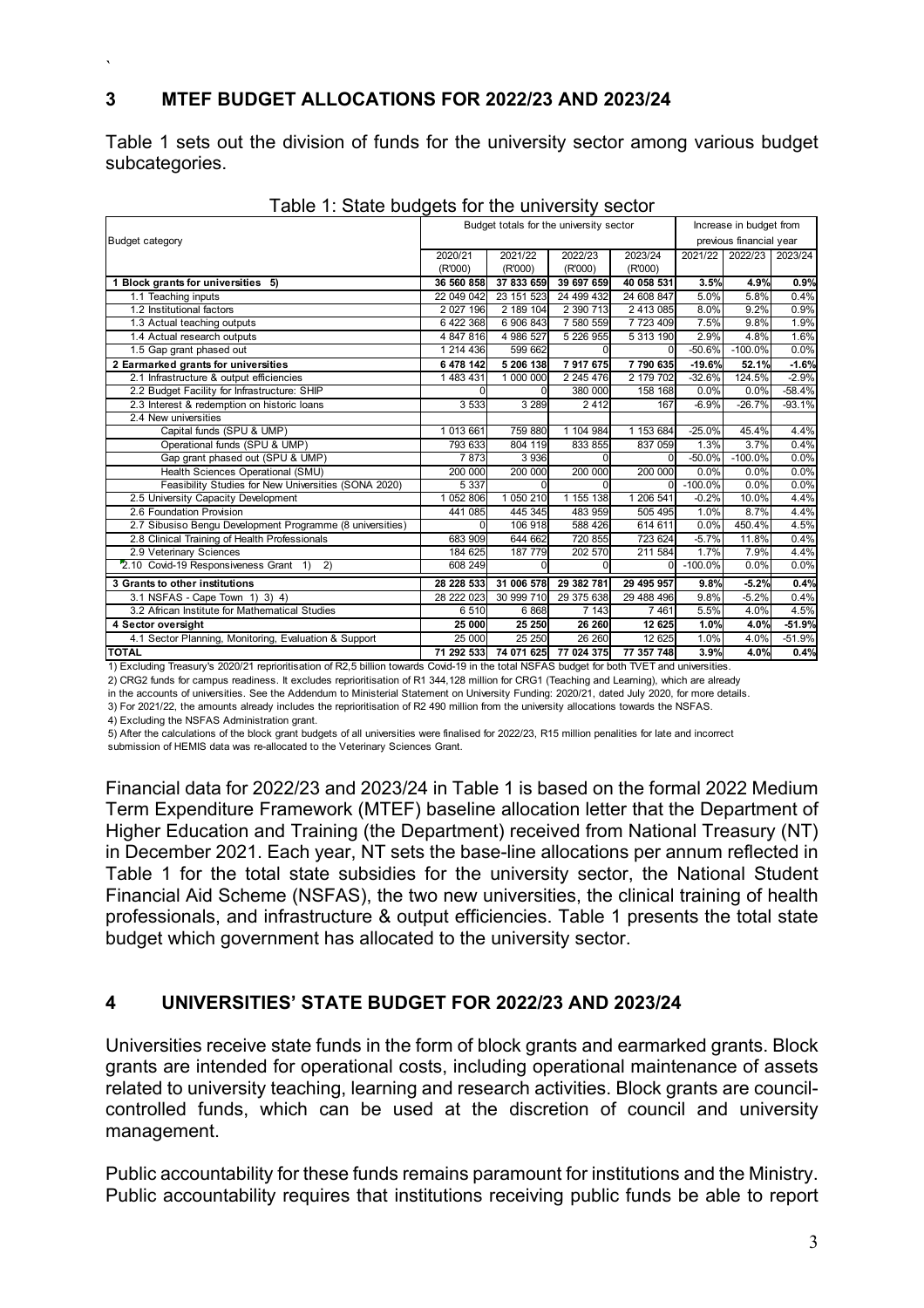on the effective and efficient spending of the funds, the results they achieve with the resources, and how they would meet national policy goals and priorities. This reporting must be done in terms of the Regulations for Reporting by the Public Higher Education Institutions (Government Gazette No. 37726, Notice 9 June, 2014).

In order for a university to determine its own share of each of the 2022/23 and 2023/24 block grants, Table 2 sets out the funded total units of the sector in each of the block grant sub-categories reflected in Table 1. The values in Table 2 are the funded units of year (n-1), which is audited and used in year (n) to calculate the budget for financial year (n+1). The 2021 data for the 2023/24 financial year has not yet been finalised, and is therefore projected estimated amounts, which may still be adjusted during 2022. The funded teaching input units recorded in Table 2 are sourced from the Ministerial Statement on Enrolment Planning as planned and approved.

For a particular budget year, a university's share of funded units in each of the first 4 categories in Table 2 determines the university's share of funds in each of the first 4 sub-block grant categories shown in Table 1.

**Section B** of this Ministerial Statement provides the policy details for a university to determine its own funded unit totals and therefore ultimately its own share in each of the first 4 sub-block grant categories in Table 2. Such calculations by universities should be regarded as preliminary until their funding allocations have been confirmed in writing through a Ministerial letter.

A more detailed example of how a university should make calculations in each subblock grant category in order to determine its own block grant budget allocation for 2022/23 is also available on request.

| Table 2A. Actual and estimated idition dilits of the diliversity sector within the block grant categories |                                              |         |         |         |      |         |                                 |      |  |
|-----------------------------------------------------------------------------------------------------------|----------------------------------------------|---------|---------|---------|------|---------|---------------------------------|------|--|
|                                                                                                           | Funded unit totals for the university sector |         |         |         |      |         |                                 |      |  |
| State budget financial years                                                                              | 2020/21                                      | 2021/22 | 2022/23 | 2023/24 |      |         | 2020/21 2021/22 2022/23 2023/24 |      |  |
| Student enrolled academic years                                                                           | 2018                                         | 2019    | 2020    | 2021    |      |         |                                 |      |  |
| <b>Block grant categories</b>                                                                             |                                              |         |         |         |      |         |                                 |      |  |
| Funded teaching inputs                                                                                    | 143788011                                    | 473 434 | 590 399 | 616 794 | 2.4% | 2.5%    | 7.9%                            | 1.7% |  |
| Institutional factors                                                                                     | 133 913                                      | 139 792 | 155 457 | 166 339 | 5.8% | 4.4%    | 11.2%                           | 7.0% |  |
| Actual teaching outputs                                                                                   | 204 253                                      | 201 863 | 206 926 | 213 133 | 5.7% | $-1.2%$ | 2.5%                            | 3.0% |  |
| Actual research outputs                                                                                   | 37 610                                       | 40 333  | 40 848  | 43 299  | 2.8% | 7.2%    | 1.3%                            | 6.0% |  |

| Table 2A: Actual and estimated funded units of the university sector within the block grant categories |
|--------------------------------------------------------------------------------------------------------|
|--------------------------------------------------------------------------------------------------------|

Table 2B: Actual and estimated funded units of the sector within earmarked grants related to the block grant

| Foundation<br>provision | າ⊏<br>530<br>້ | 105 <sub>l</sub><br>つに<br>∠∪ | 246<br>24<br>- | 246<br>24 | וו | $-0.5%$ | 7%<br>. | 4%.<br>- 3<br>$\cdot$ . | J.0% |
|-------------------------|----------------|------------------------------|----------------|-----------|----|---------|---------|-------------------------|------|
| values.<br>Estimated    |                |                              |                |           |    |         |         |                         |      |

1) Estimated values.

`

The annual public report "University state budgets", available on the Department's website, presents the final input data of each university in each of the 4 sub-block grant categories, which were used to determine each university's block grant allocation for each of the years from 2004/05 onwards, as well as the total block grant and earmarked allocations from 2004/05 onwards according to university. Data of all universities for 2022/23 will be available on the Department's website after the Minister of Finance delivers his budget speech in February 2022.

**Sections C & D** of this Ministerial Statement highlight budgets per institution in some earmarked grant categories reflected in Table 1. Earmarked state grants are grants that must be used for a specific purpose and are not council controlled. Earmarked grants require a range of inputs, such as project proposals from universities and annual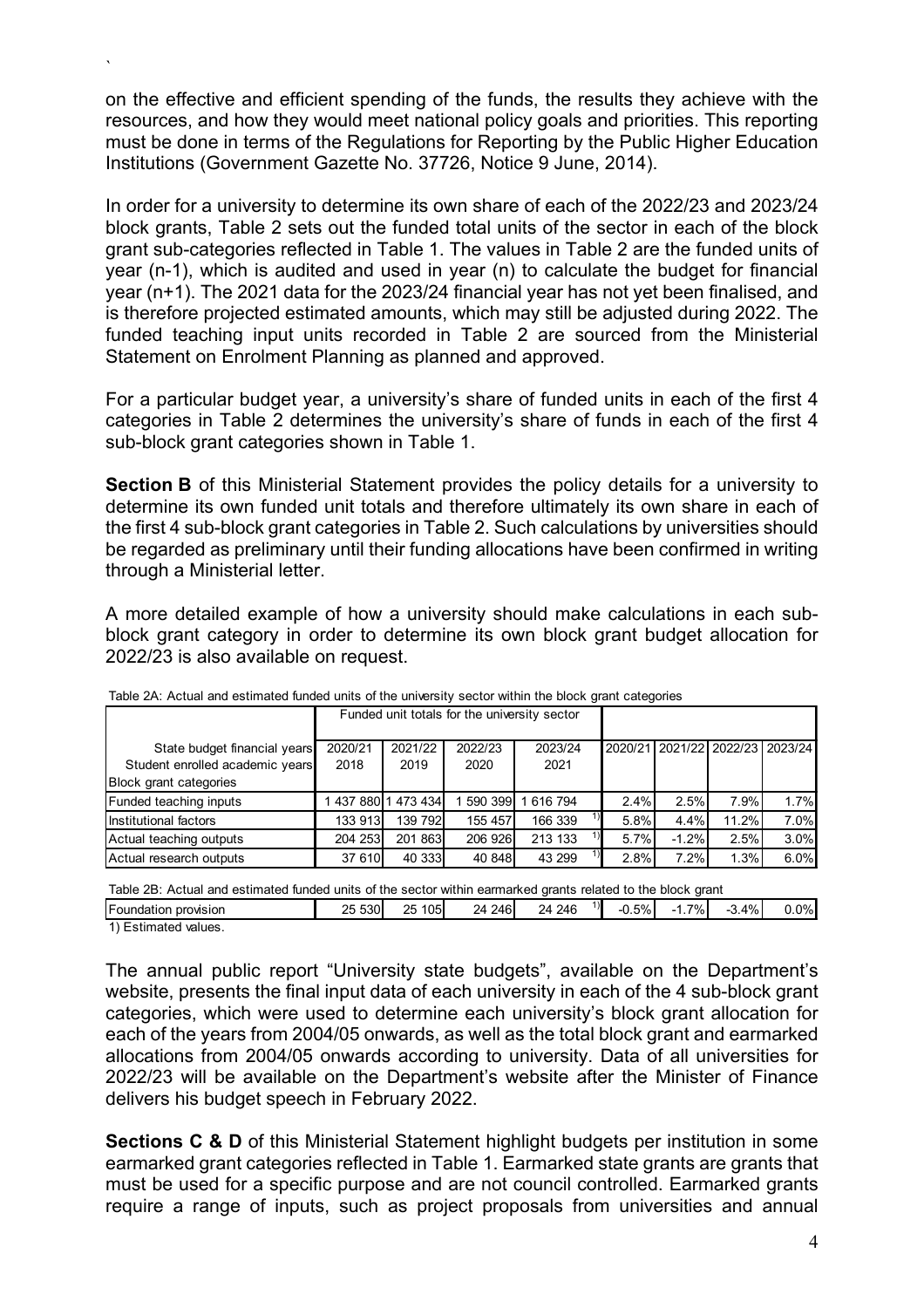progress reports to the Department. Earmarked grants are used to steer the sector towards the targets agreed upon within the enrolment planning exercise and to ensure national priorities are addressed by universities.

`

#### **5 RELIABILITY OF HIGHER EDUCATION MANAGEMENT INFORMATION SYSTEM (HEMIS) DATA SUBMITTED BY UNIVERSITIES**

Both block grant calculations and progress reports of earmarked funds depend heavily on reliable audited Higher Education Management Information System (HEMIS) data submitted annually by universities to the Department.

The Department will continue to monitor the reliability of the data in HEMIS submissions. If verification processes (either by the Department or the university) suggest that a university's data submissions are incorrect, then the university will be required to correct errors and resubmit the amended database with a new audit report. Where necessary, the university may be required to amend the historical databases for the past 3 years. If this is deemed necessary, the university's block grants or earmarked funds for specific years will be re-calculated for the past 3 years according to Section 11 (d) of the Prescription Act, No 68 of 1969. Any over-payments for these 3 years will be deducted from existing budgets to the applicable university before funds are paid to the university and from future budgets to this university.

The Department will also, when necessary, make adjustments to any data of the university, which the Department uses for funding purposes, if the data and/or the progress reports submitted to the Department, whether endorsed by external auditors or not, indicate that a university has not complied with the Department's policies/HEMIS directives, or if analyses undertaken by the Department indicate that a university's data submissions for block and earmarked funds are flawed.

It is the responsibility of a university to ensure that it complies at all times to the policies and directives issued by the Department. The Department has noted over the years a steady decline in the quality of HEMIS data submissions as well as a decline in adherence of all the due dates and in particular 31 July for the third and final HEMIS submission.

Over the years there has also been a steady increase in the number of universities from whom the Department has had to request resubmissions of HEMIS data and audit reports after 31 July, due to incorrect data or lack of conformity to the audit reports. These trends adversely impact on the planning processes and new endeavours within the Department, the reporting on the Department's Annual Performance Plans (APP), the reporting on the Minister's Performance Targets (MTSF), and on the running of university subsidy allocations. The adverse impact could result in a negative finding by the Auditor-General of South Africa (AGSA). Should the 2021 data of a university not be **correct and on time** in all respects when submitted by **31 July 2022**, then the Department will penalise the university by reducing the block grant budget of the university for 2023/24 by R5 million.

For the 2022/23 financial year, R15 million has been deducted from 3 universities after the calculations of the block grant budgets of all universities were finalised. The R15 million is the result of penalties for late and incorrect submission of HEMIS data during 2021 in order to finalise block grant calculations of all universities for 2022/23.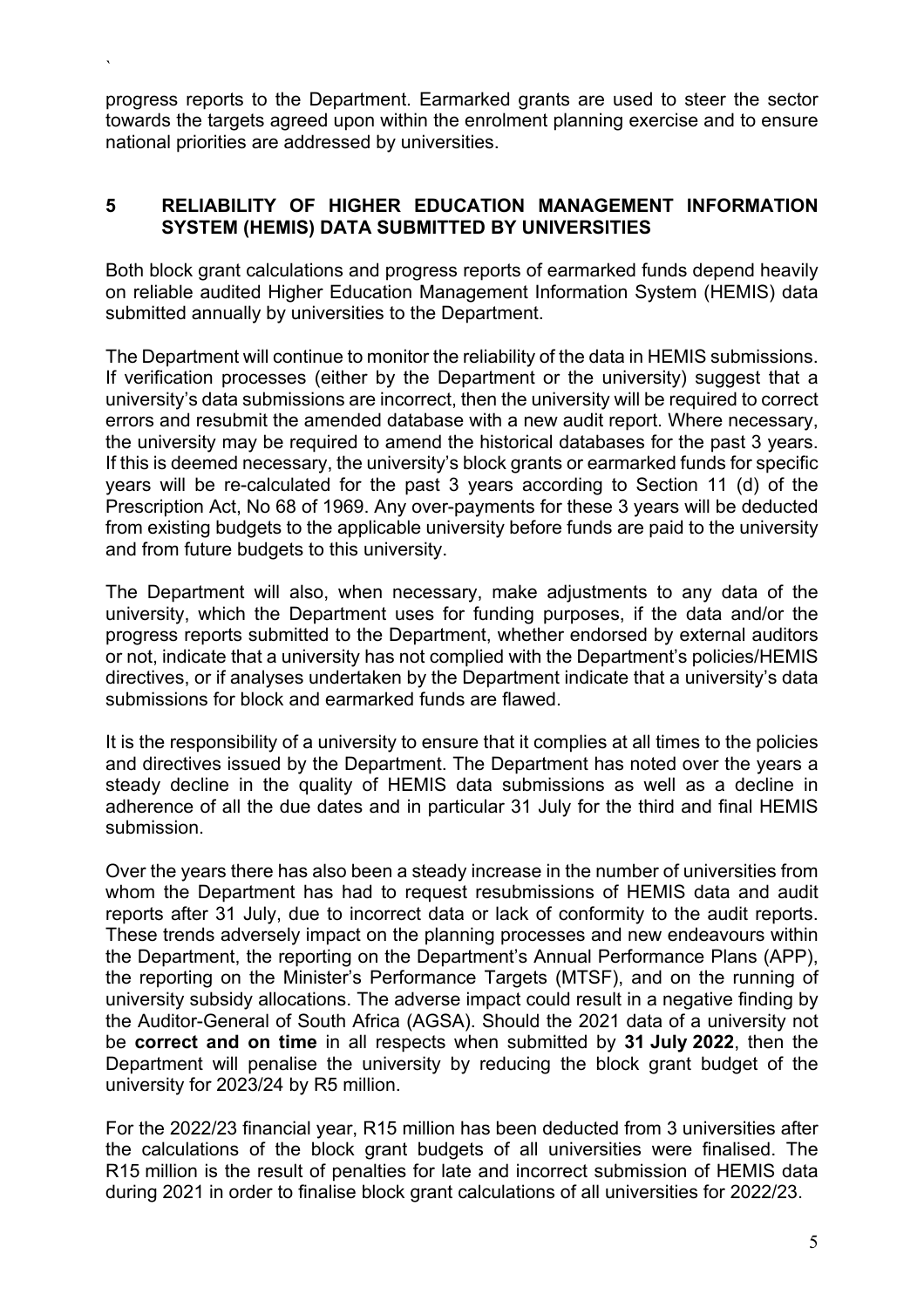In 2007 the Department introduced a code "W" for element 025 (qualification requirement status) to enable universities to report students who had fulfilled the requirements of their qualifications, but their certificates were being withheld due to administrative reasons. Students whose HEMIS records are coded "W" and "F" are included as graduates for Teaching and Research output funding calculations. Graduates must be reported in HEMIS in the year in which they fulfilled the requirements of the qualification, even though their certificates are withheld within that particular year. These graduate students are not allowed to be reported in HEMIS submissions of subsequent years.

`

For the audited HEMIS submission of academic year (n), no graduates with outstanding debt prior to academic year (n-1) may be included in the HEMIS database for Teaching and Research Output funding as this negatively impacts on allocations to other universities. For example in the 2021 HEMIS submissions, universities may include 2020 and 2021 graduates who have not completed their qualifications and who returned in the 2020 and 2021 academic years to graduate. The 2020 graduates would be graduates who were identified after the final audited 2020 HEMIS submission to the Department. These 2020 students could be those who may have been doing experiential training, who completed a module at another university or who stopped out. Students with outstanding debt from years prior to 2020 should not be included in the 2021 database. The Department will no longer accept prior year's graduates (in this instance 2020) due to administrative error in processing the graduate data.

Graduates prior to 2003 must be reported directly to the National Learner Records' Database (NLRD) and never be included in the current HEMIS databases. These graduates would have been funded for their courses enrolled and courses passed under the old cost based funding formula. To include them in a current database would imply double funding for a university.

If the increase in graduate numbers is a result of graduate only registrations, the Department will investigate these records and may make adjustments to the data for funding purposes.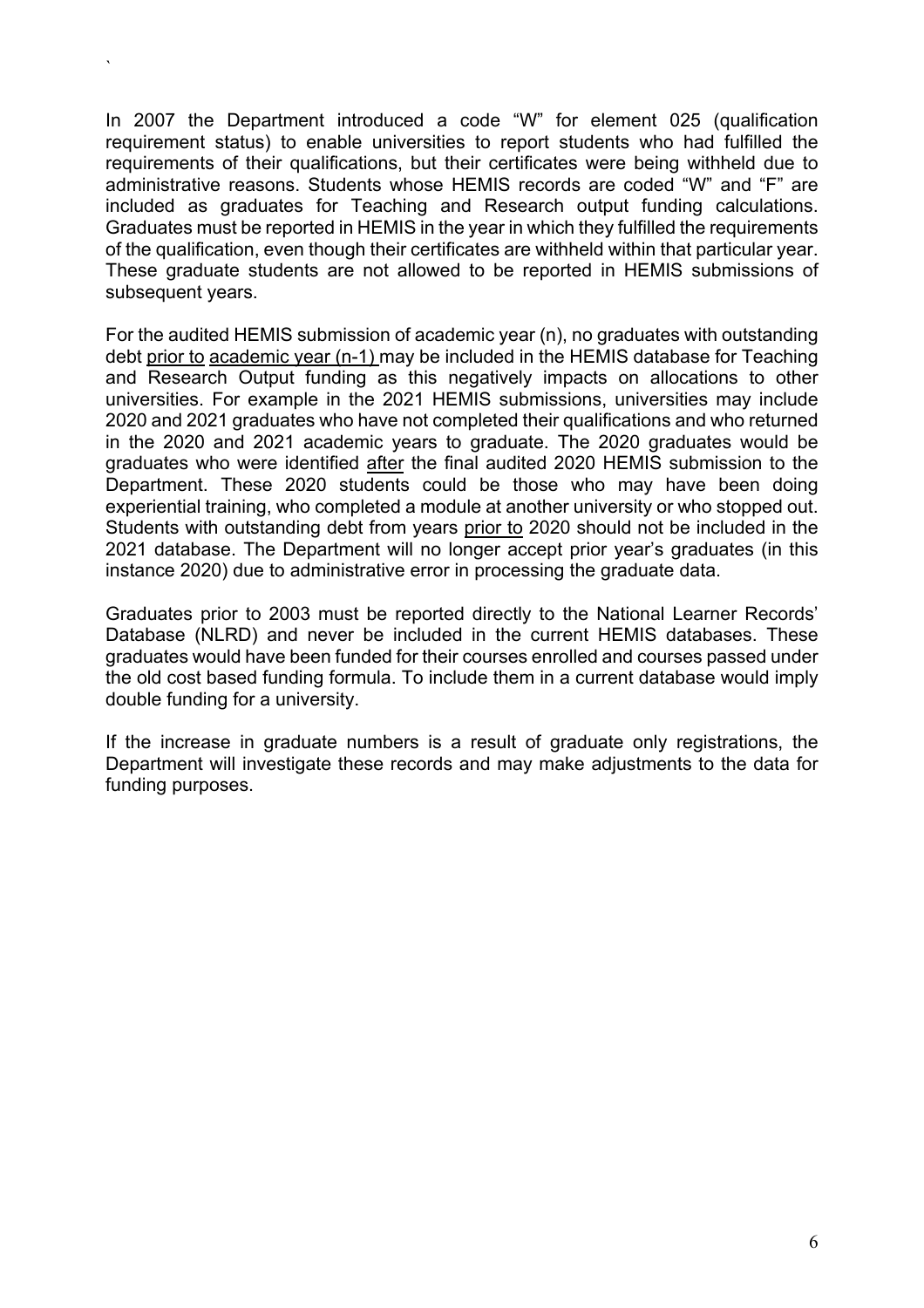## **Section B: Block Grant Budget Calculations for Universities**

**Section B** focuses on the policy to calculate a university's funded units within each of the 4 sub-block grant categories; teaching input, teaching output, research output and institutional factors, for 2022/23 and 2023/24.

For a particular financial year, a university's own funded unit total in any one of the above 4 sub-block grant categories, can be used, together with the corresponding sector's funded unit total reflected in Table 2, to determine the university's own share, or fraction, of the funds in the corresponding block grant sub-category of funding noted in Table 1.

The annual public report "University performance within the block grant", available on Department's website, presents statistics on the annual improvements in the performance of each university within each of the sub-block grants from the 2004/05 financial year onwards. This report monitors the effectiveness of the funding instruments used within the block grant to steer the university sector.

#### **1 THE TEACHING INPUT SUB-BLOCK GRANT**

This section deals with 1) the calculation of actual teaching input units, 2) approved teaching input units funded by the state, and 3) corrective measures taken concerning unacceptable deviations between actual and funded teaching input units.

#### **1.1 Actual teaching input units**

`

For the calculation of actual teaching input units, the weighting factor for funding purposes of a cell in the grid indicated in Table 3 will first be applied to the corresponding HEMIS unweighted enrolled full-time equivalent (FTE) student total (excluding experiential learning, work-integrated learning, FTE students) in that cell, thus generating weighted teaching input units for the particular cell. The grand total of weighted teaching input units for a university for all funding groups and course levels will then be the sum of the input units of all the grid cells.

| Table 0. I driving weightings for teaching impute. EVE 1722 and 2022/20 |                               |                         |                                |                         |      |                         |                                 |                         |  |  |  |
|-------------------------------------------------------------------------|-------------------------------|-------------------------|--------------------------------|-------------------------|------|-------------------------|---------------------------------|-------------------------|--|--|--|
| <b>Funding</b>                                                          | Undergraduate<br>& equivalent |                         | <b>Honours</b><br>& equivalent |                         |      | <b>Masters</b>          | <b>Doctoral</b><br>& equivalent |                         |  |  |  |
| group                                                                   |                               |                         |                                |                         |      | & equivalent            |                                 |                         |  |  |  |
|                                                                         |                               | <b>Contact Distance</b> |                                | <b>Contact Distance</b> |      | <b>Contact Distance</b> |                                 | <b>Contact Distance</b> |  |  |  |
|                                                                         | 1.0                           | 0.5                     | 2.0                            | 1.0                     | 3.0  | 3.0                     | 4.0                             | 4.0                     |  |  |  |
|                                                                         | 1.5                           | 0.75                    | 3.0                            | 1.5                     | 4.5  | 4.5                     | 6.0                             | 6.0                     |  |  |  |
| 3                                                                       | 2.5                           | 1.25                    | 5.0                            | 2.5                     | 7.5  | 7.5                     | 10.0                            | 10.0                    |  |  |  |
|                                                                         | 3.5                           | 1.75                    | 7.0                            | 3.5                     | 10.5 | 10.5                    | 14.0                            | 14.0                    |  |  |  |

Table 3: Funding weightings for teaching inputs: 2021/22 and 2022/23

The basic weightings of funding groups 1, 2, 3 and 4 for contact tuition for the four qualification types in Table 3 are based on HEMIS definitions to record students, whereby one undergraduate student head equals on average 0,8 fulltime equivalent (FTE) student, one masters student head equals on average roughly a third FTE student, and one doctoral student head equals on average roughly a quarter of an FTE student.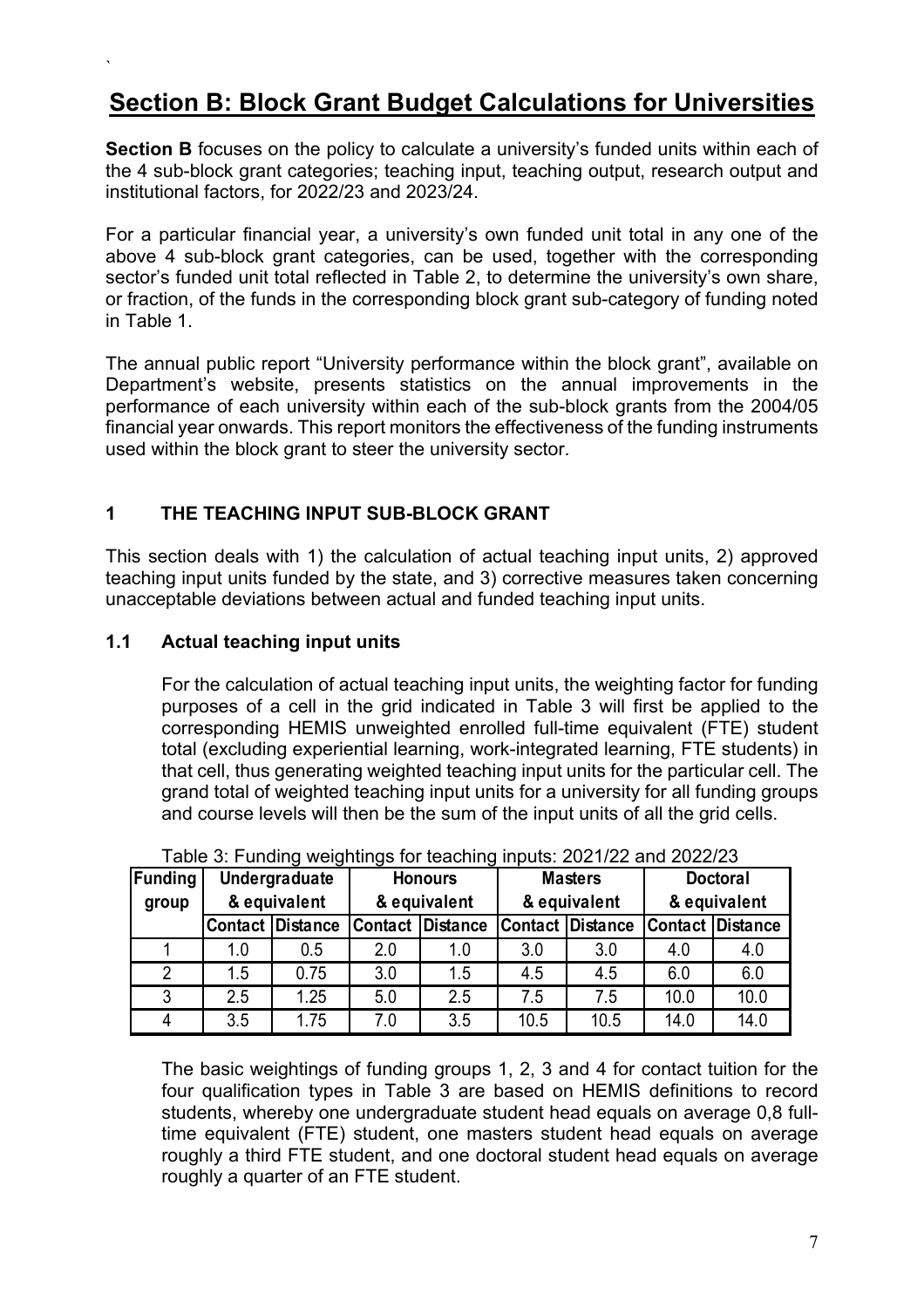The four funding groups in Table 3 consist of HEMIS FTE student aggregations according to the Classification of Educational Subject Matter (CESM) categories, set out in Table 4.

| <b>Funding group</b> | <b>CESM categories included in funding group</b>                                   |  |  |  |  |  |  |
|----------------------|------------------------------------------------------------------------------------|--|--|--|--|--|--|
|                      | 07 education, 12 law, 18 psychology, 19 public administration and services         |  |  |  |  |  |  |
| 2                    | 04 business, economics & management studies, 05 communication &                    |  |  |  |  |  |  |
|                      | journalism, 06 computer & information sciences, 11 languages, linguistics &        |  |  |  |  |  |  |
|                      | literature, 17 philosophy, religion and theology, 20 social sciences               |  |  |  |  |  |  |
| 3                    | 02 architecture & the built environment, 08 engineering, 10 family                 |  |  |  |  |  |  |
|                      | ecology & consumer sciences, 15 mathematics & statistics                           |  |  |  |  |  |  |
| 4                    | 01 agriculture & agricultural operations, 03 visual and performing arts, 09 health |  |  |  |  |  |  |
|                      | professions & related clinical sciences, 13 life sciences, 14 physical sciences    |  |  |  |  |  |  |

#### **1.2 Approved teaching input units funded by the state**

`

Teaching input funding is based on planned and approved FTE student enrolments, weighted for funding purposes as indicated in Sub-Division 1.1 of **Section B**.

Table 5 sets out the funded totals of teaching input units (TIUs) per university from 2021/22 to 2027/28.

|                                 | MINISTERIAL APPROVED FUNDED |                             |           |           |           |           |                     |  |
|---------------------------------|-----------------------------|-----------------------------|-----------|-----------|-----------|-----------|---------------------|--|
|                                 |                             | <b>TEACHING INPUT UNITS</b> |           |           |           |           |                     |  |
| State budget financial years    | 2021/22                     | 2022/23                     | 2023/24   | 2024/25   | 2025/26   | 2026/27   | 2027/28             |  |
| Student enrolled academic years | 2019                        | 2020                        | 2021      | 2022      | 2023      | 2024      | 2025                |  |
| <b>UNIVERSITY</b>               |                             |                             |           |           |           |           |                     |  |
| CAPE PENINSULA UT               | 62 333                      | 61 968                      | 66 796    | 67 952    | 69 48 6   | 71 608    | 73 691              |  |
| <b>CAPE TOWN</b>                | 71 402                      | 72 353                      | 72 552    | 73 357    | 73 627    | 74 031    | 74 403              |  |
| <b>CENTRAL UT</b>               | 29 502                      | 34 217                      | 35 4 14   | 36 654    | 37 937    | 39 264    | 40 638              |  |
| <b>DURBAN UT</b>                | 51 087                      | 52 276                      | 53 028    | 54 607    | 55 982    | 57 564    | 59 759              |  |
| <b>FORT HARE</b>                | 31 742                      | 33 855                      | 34 600    | 35 372    | 36 172    | 37 000    | 37 858              |  |
| <b>FREE STATE</b>               | 59 252                      | 68 362                      | 69 126    | 69 856    | 70 555    | 71 284    | 71 971              |  |
| <b>JOHANNESBURG</b>             | 91 848                      | 96 415                      | 97 617    | 98 443    | 98 516    | 99 358    | 99 913              |  |
| <b>KWAZULU-NATAL</b>            | 99 4 94                     | 97 394                      | 95 776    | 95 208    | 96 730    | 98 315    | 99 879              |  |
| <b>LIMPOPO</b>                  | 41 046                      | 48 522                      | 50 741    | 52 306    | 53 758    | 55 043    | 56 357              |  |
| <b>MANGOSUTHU UT</b>            | 21 509                      | 18 399                      | 18 902    | 19 092    | 19 322    | 19 476    | 19 4 9 6            |  |
| <b>NELSON MANDELA</b>           | 54 265                      | 54 194                      | 55 594    | 56 717    | 57 845    | 58 995    | 60 326              |  |
| <b>NORTH WEST</b>               | 82 701                      | 93 262                      | 93 529    | 93 039    | 94 028    | 95 818    | 98 157              |  |
| <b>PRETORIA</b>                 | 119 818                     | 120 592                     | 122 197   | 124 291   | 126 466   | 128 569   | 130 703             |  |
| <b>RHODES</b>                   | 17 985                      | 20 007                      | 20 354    | 20 604    | 20 909    | 21 266    | 21 809              |  |
| <b>SEFAKO MAKGATHO</b>          | 24 060                      | 25 012                      | 25 657    | 26 26 7   | 26 831    | 27 433    | 28 166              |  |
| <b>SOUTH AFRICA</b>             | 168 112                     | 178 079                     | 178 556   | 179 034   | 179514    | 179 995   | 180 478             |  |
| <b>STELLENBOSCH</b>             | 78 627                      | 83 090                      | 84 431    | 85 416    | 86 227    | 86 765    | 87 097              |  |
| TSHWANE UT                      | 104 937                     | 121 015                     | 123 867   | 126 764   | 129 708   | 132 575   | 135 735             |  |
| <b>VAAL UT</b>                  | 32 302                      | 33 925                      | 37 056    | 35 689    | 36 514    | 37 855    | 38 970              |  |
| <b>VENDA</b>                    | 33 502                      | 37 666                      | 38 419    | 39 187    | 39 971    | 40 771    | $\overline{41}$ 586 |  |
| <b>WALTER SISULU</b>            | 44 372                      | 48 759                      | 47 682    | 48 858    | 49 744    | 50 890    | 52 331              |  |
| <b>WESTERN CAPE</b>             | 46 192                      | $\overline{51}$ 959         | 54 263    | 56 190    | 58 185    | 59 895    | 61 252              |  |
| <b>WITWATERSRAND</b>            | 87 362                      | 106 591                     | 107 015   | 107 510   | 110 313   | 111 127   | 111 796             |  |
| <b>ZULULAND</b>                 | 19 983                      | 32 486                      | 33 623    | 34 800    | 36 018    | 37 278    | 38 583              |  |
| <b>TOTAL</b>                    | 1 473 434                   | 1 590 399                   | 1 616 794 | 1 637 215 | 1 664 356 | 1 692 172 | 1720953             |  |

#### Table 5: Ministerial approved teaching input units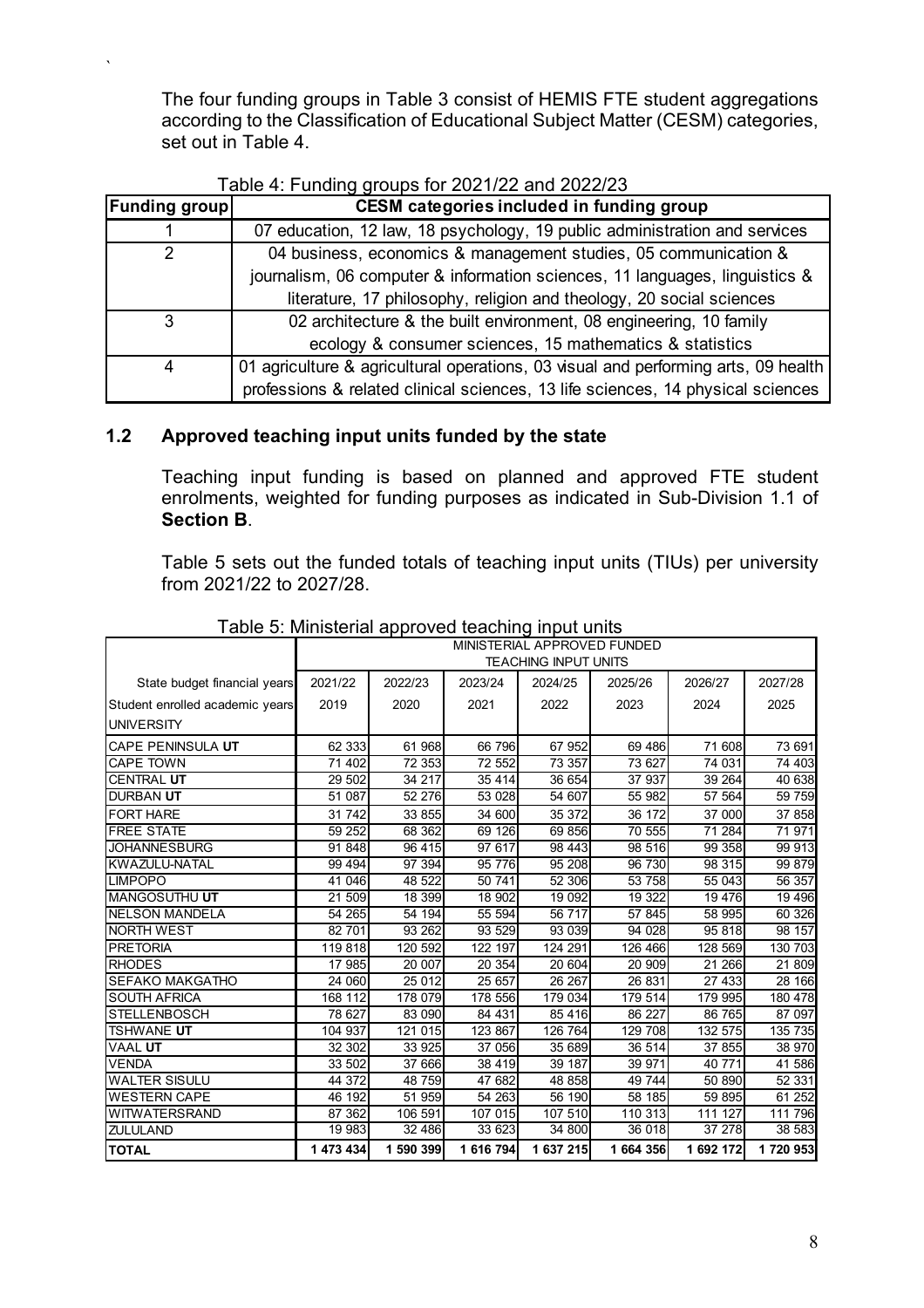These TIUs units shown in Table 5 include both contact and distance tuition students. These TIUs are reflected in the "Ministerial Statement on Student Enrolment Planning 2020-2025 for Universities" of November 2019. The Department consults with each university concerning these future student enrolment targets. The enrolment targets are, in effect, a contract between the Department and the Council of each university.

#### **1.3 Corrective measures taken concerning unacceptable deviations between actual and funded teaching input units.**

`

This section deals with the difference between the actual units calculated by a university in Sub-Division 1.1 of **Section B**, and the approved funded units as indicated in Sub-Division 1.2 above for a particular year.

Each university is expected to plan and manage its student admissions and enrolment to ensure that, for a particular year, its actual teaching input unit total calculated in Sub-Division 1.1 converges to its planned and state funded teaching input unit total approved by the Minister, and set out in Table 5.

The Department makes adjustments to Ministerial approved and funded TIUs for unacceptable deviations between actual and funded TIUs before a university receives its final block grant budget for a particular year.

Each year, corrective financial measures are implemented on universities who do not stay within a reasonable limit of their Ministerially approved TIUs. Warnings to universities were initially provided in the Ministerial Statement on University Funding of November 2012 and in all subsequent annual Ministerial Statements. The Ministerial Statements on Student Enrolment Planning from 2009/10 onwards also indicated that the Department would make downward adjustments for universities who under-enrol more than 2% of their enrolment target. Under-enrolments adversely affect access to students, especially poor and disadvantaged students. Over-enrolments impact on the quality of teaching and learning provided to students, negatively impact on the TIU shares amongst universities and the rand-value of TIUs in future enrolment planning, and also adversely impact on the NSFAS to be able to properly cater for poor and missing middle students.

For the 2015/16, 2016/17, 2017/18, 2018/19 and 2019/20 financial years, the Minister has approved deviations in under-enrolment of 5%, 4%, 3% 2% and again 2% from the Ministerial approved funded teaching input units as acceptable for 2013, 2014, 2015, 2016 and 2017 enrolled student data respectively. In all of the above five years, one third of the units exceeding the approved acceptable deviation were removed from the funded units of a university which had under-enrolled beyond the acceptable deviation.

For the 2020/21, 2021/22 and 2022/23 financial years, the Minister approved deviations in over-enrolment in both first-time entering (FTEN) enrolled students and in TIUs of 5%, 4% and 3%, as acceptable for 2018, 2019 and 2020 enrolled student data respectively. For each of these 3 financial years, the acceptable range for under-enrolment in TIUs remained at 2%. In all of the above three years, one third of the units exceeding the approved acceptable deviation were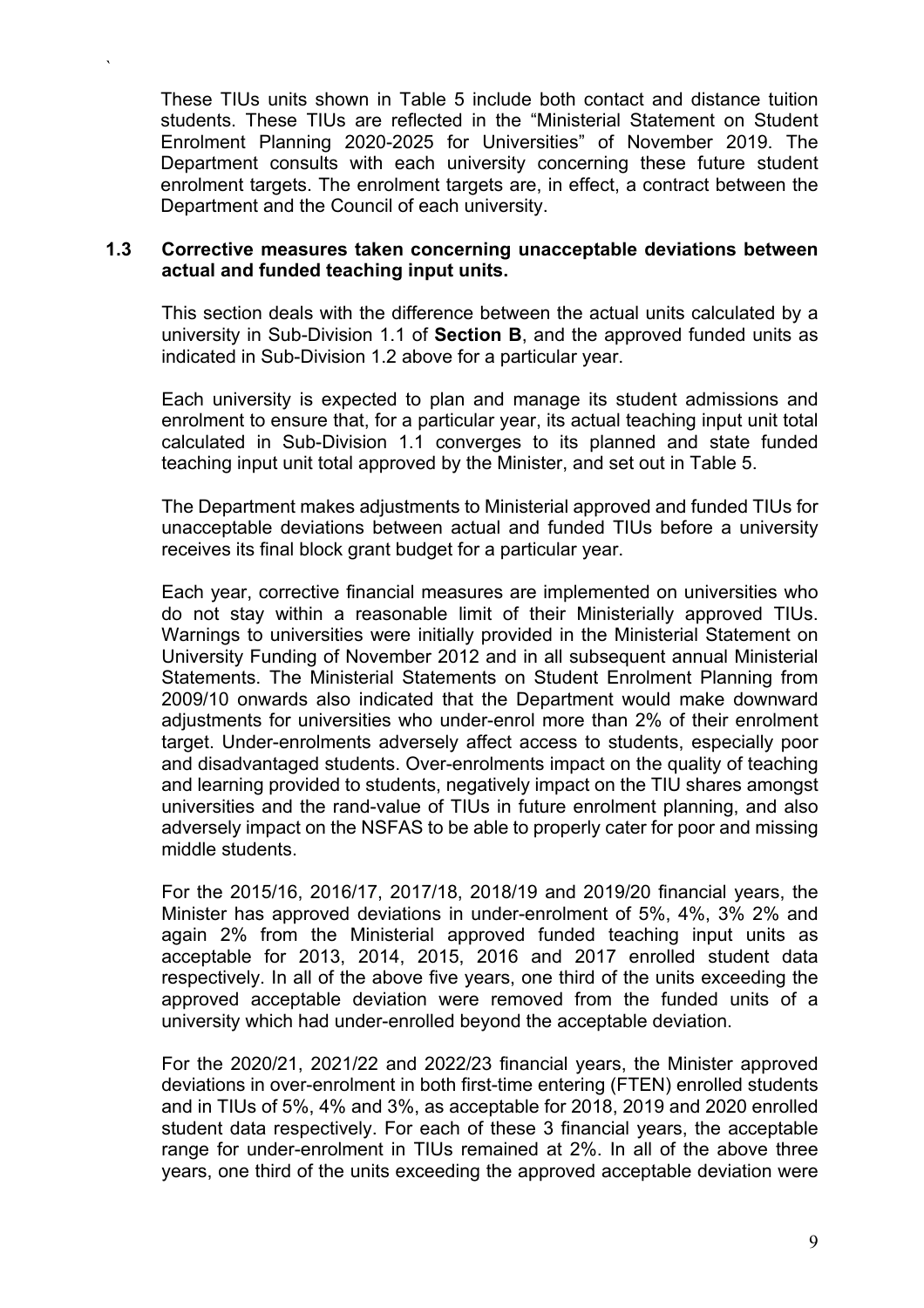removed from the funded units of a university which had over-enrolled or underenrolled beyond the acceptable deviation.

The corrective financial measures imposed on all universities are annually reported in detail in the public report: "University state budgets", noted in Sub-Division 4 of **Section A** of this Ministerial Statement.

Corrective measures will in future years become stronger in one or more of the following areas, namely:

- Reducing the acceptable range of deviations for over-enrolments from Ministerial approved funded teaching input units towards 2%, where 2% was signalled as an acceptable variation from agreed upon targets in 2012;
- Removing an ever increasing share of Ministerial approved funded teaching input units from universities who operate outside of the acceptable deviation range in terms of under-enrolment and over-enrolment; and
- Re-allocating the revised funding towards universities who operate within the acceptable range of deviations from Ministerial approved funded teaching input units.

As stated in previous Ministerial Statements on University Funding, no new students may be enrolled in non-aligned Higher Education Qualifications Sub-Framework (HEQSF) qualifications from 1 January 2020 onwards. For example, universities who have enrolled new students for the BTech (1 year) qualification in 2020 will be penalised financially.

#### **2 THE INSTITUTIONAL FACTOR SUB-BLOCK GRANT**

`

This section contains 2 factors, namely 1) the proportion which a university has of students from disadvantaged backgrounds, and 2) university size in terms of contact and distance FTE student enrolment.

#### **2.1 Grants for universities with large proportions of disadvantaged students**

The aim of this grant is to increase the participation, success and graduation rates of disadvantaged students in general. This grant deems disadvantaged students to be African and Coloured students who are South African citizens.

For a contact tuition university, a calculation for the 2022/23 financial year is first made of the proportions it has of disadvantaged students in its 2020 *contact* FTE enrolled student total. A disadvantage-weighting factor is then determined for the university. This factor is 0 for a university whose proportion of disadvantaged students is 40% or less, and increases linearly up to a maximum 0,10 at a disadvantaged proportion of 80%. The factor remains 0,10 for a university whose proportion of disadvantaged students is between 80% and 100%.

For 2022/23, additional 2020 funded teaching input units are then generated by multiplying its disadvantage factor by the university's approved 2020 funded total of contact plus distance teaching input units set out in Table 5 for the 2022/23 financial year.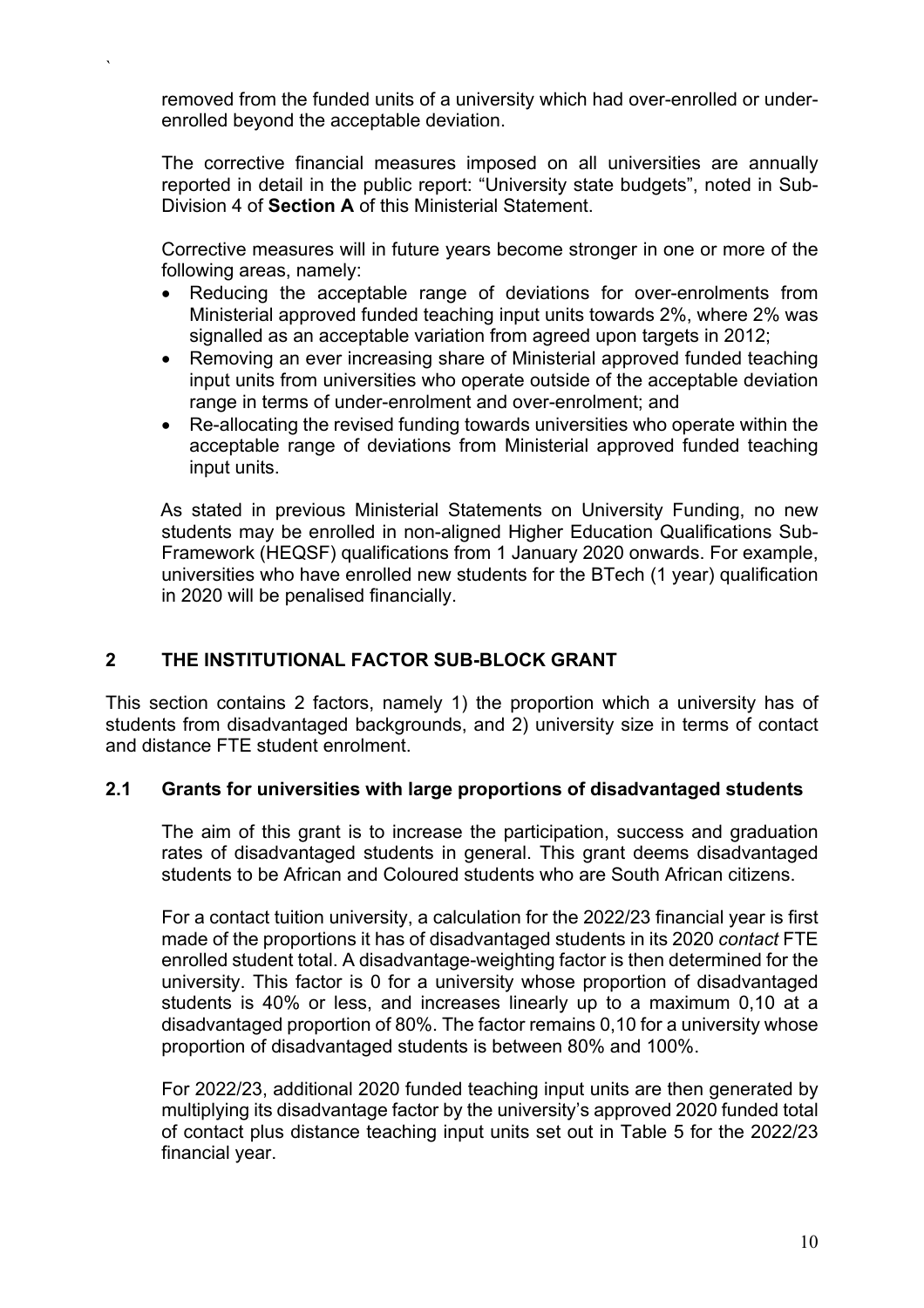For the dedicated distance university, the calculation of the disadvantage factor for the 2022/23 financial year is based on the proportion of disadvantaged students, which it has in its 2020 distance FTE enrolled student total.

The same calculations can be made for 2023/24, using the corresponding 2021 student data.

#### **2.2 Grants related to the size of universities**

`

The size factor takes account of economies of scale as the FTE enrolment size of a university increases. The institutional size factor is used to give additional teaching input units to small universities, depending on the size of their FTE student enrolments. The institutional size factor amounts to 0,15 for universities with up to 4 000 contact plus distance FTE (unweighted) students, after which it decreases linearly to 0 for universities with totals of 25 000 or more contact plus distance FTE students (unweighted).

For 2022/23, additional 2020 funding units are then generated by multiplying its size factor by the university's approved funded total of contact plus distance teaching input units set out in Table 5 for the 2022/23 financial year.

The same calculations can be made for 2023/24, using the corresponding 2021 student data.

#### **3 TEACHING OUTPUT SUB-BLOCK GRANT**

The aim of this sub-block grant is to fund and simultaneously incentivise increases in student graduates from under-graduate up to taught masters level. Research masters graduates and all doctoral graduates are excluded, as they are funded in the research output sub-block grant.

Student graduate numbers, instead of annual full-time equivalent (FTE) student success rates, are the focus of teaching outputs, because student graduate data are in essence, the final teaching outcomes at universities.

Funding of a university for the 2022/23 and 2023/24 financial years will respectively be based on a university's actual 2020 and 2021 totals of student graduate numbers reported in HEMIS, and audited by the universities' external auditors.

Teaching output grant allocations are determined on the basis of an actual weighted total of teaching outputs (in terms of funded units) produced by each university. The weightings for funding purposes to be applied to actual student graduate headcount outputs in order to obtain funded units for a university are set out in Table 6. There is no distinction between the teaching outputs of distance and of contact programmes.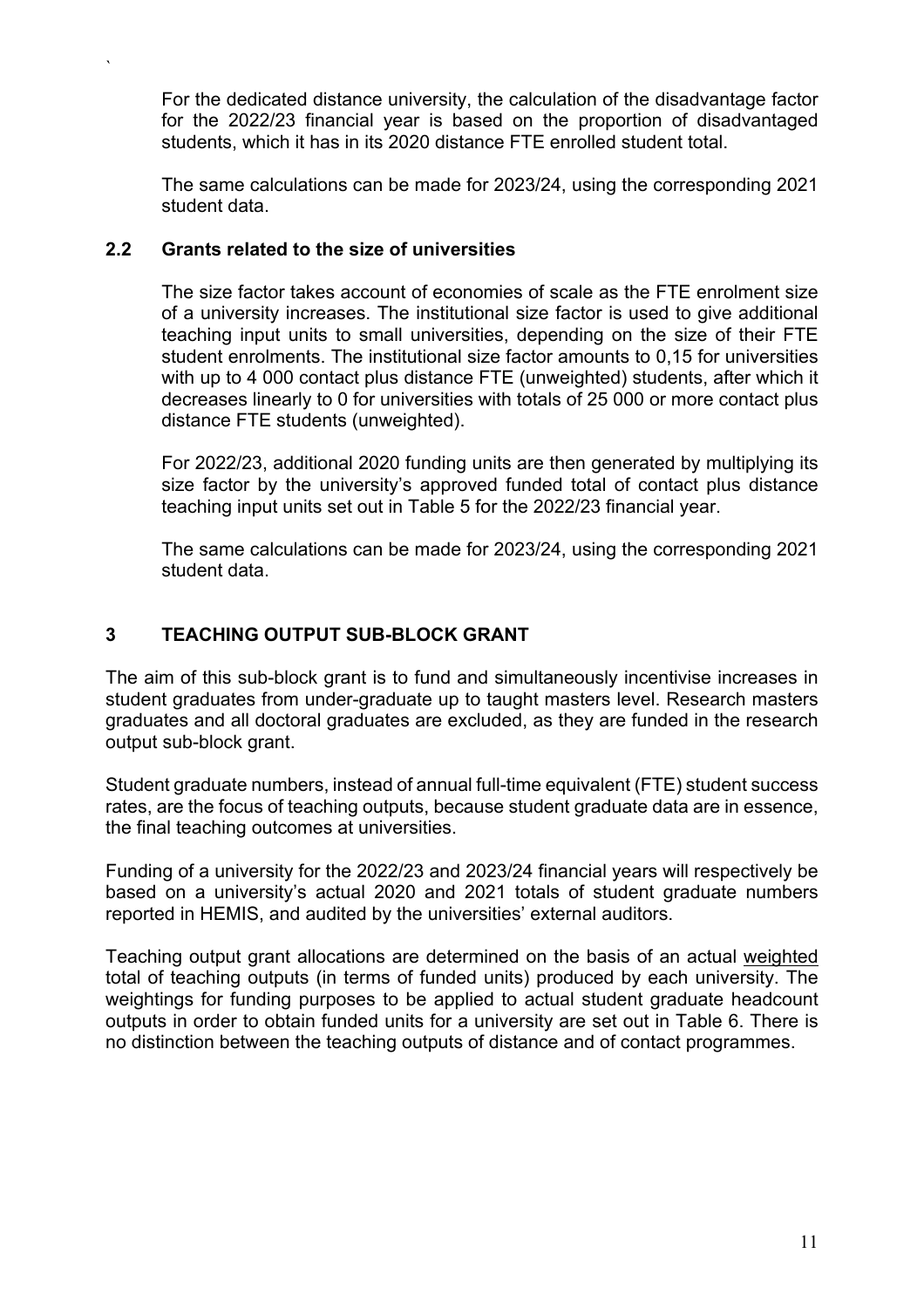| programmes for Z022/23 and Z023/24                      |            |  |  |  |  |
|---------------------------------------------------------|------------|--|--|--|--|
| <b>Teaching output programmes</b>                       | Weightings |  |  |  |  |
| UG certificates and diplomas (1 year)                   | 0.5        |  |  |  |  |
| UG certificates and diplomas (2 years)                  | 0.5        |  |  |  |  |
| UG certificates and diplomas (3 years)                  | 1.0        |  |  |  |  |
| UG 1st bachelors degrees (3 years)                      | 1.0        |  |  |  |  |
| UG 1 st bachelors degrees (4 years or more) NQF7        | 1.5        |  |  |  |  |
| UG 1 st bachelor's degrees (4 years or more) NQF8       | 1.5        |  |  |  |  |
| UG B Tech (1 year)                                      | 1.5        |  |  |  |  |
| UG Advanced diplomas (1 year) NQF7                      | 0.5        |  |  |  |  |
| PG certificate in education (1 year) NQF7               | 0.5        |  |  |  |  |
| PG diplomas and post-diploma dipl/cert (1 year)         | 0.5        |  |  |  |  |
| PG bachelors degrees and advanced bachelors degrees     | 1.0        |  |  |  |  |
| Honours degrees/higher diplomas/post-grad dipl (1 year) | 0.5        |  |  |  |  |
| Non-research masters degrees and diplomas               | 0.5        |  |  |  |  |

Table 6: Funding weightings per student graduate head for contact and distance programmes for 2022/23 and 2023/24

#### **4 RESEARCH OUTPUT SUB-BLOCK GRANT**

`

The aim of this sub-block grant is to subsidise research activities taking place at the universities and uses the actual research outputs in the form of publications, creative arts and innovations outputs as proxy.

Funding of a university for the 2022/23 and 2023/24 financial years will be based on a university's 2020 and 2021 totals of actual publications, creative and innovations units respectively, as well as doctoral and research masters graduate numbers reported in HEMIS. Journal publications, indexed published conference proceedings and HEMIS data are audited by the respective universities' external auditors.

Any publication which does not comply with the policies of the Department, will not be state funded. Research units will either be withheld or withdrawn, depending on the circumstances, from a university for funding purposes for publications found to be fraudulent or appearing in predatory journals or publications pending investigation. The Department reserves the right to recover the funds from a university that has claimed for and been paid out subsidies for such articles in error, up to a period of 3 historical years, as stated in Sub-Division 5 of **Section A** (above). Should the Department establish that some of the pending journals or publications are not predatory or fraudulent, then research units will be awarded in the next financial year or the year following the authentication.

The Department communicates lists of accredited journal titles to universities at the start of each academic year. Even if a journal is on any of the lists approved by the Department, if later it is established that the journal is predatory, the Department will not fund articles published in the journal and will withdraw units that had already been previously allocated, as per the Research Outputs Policy.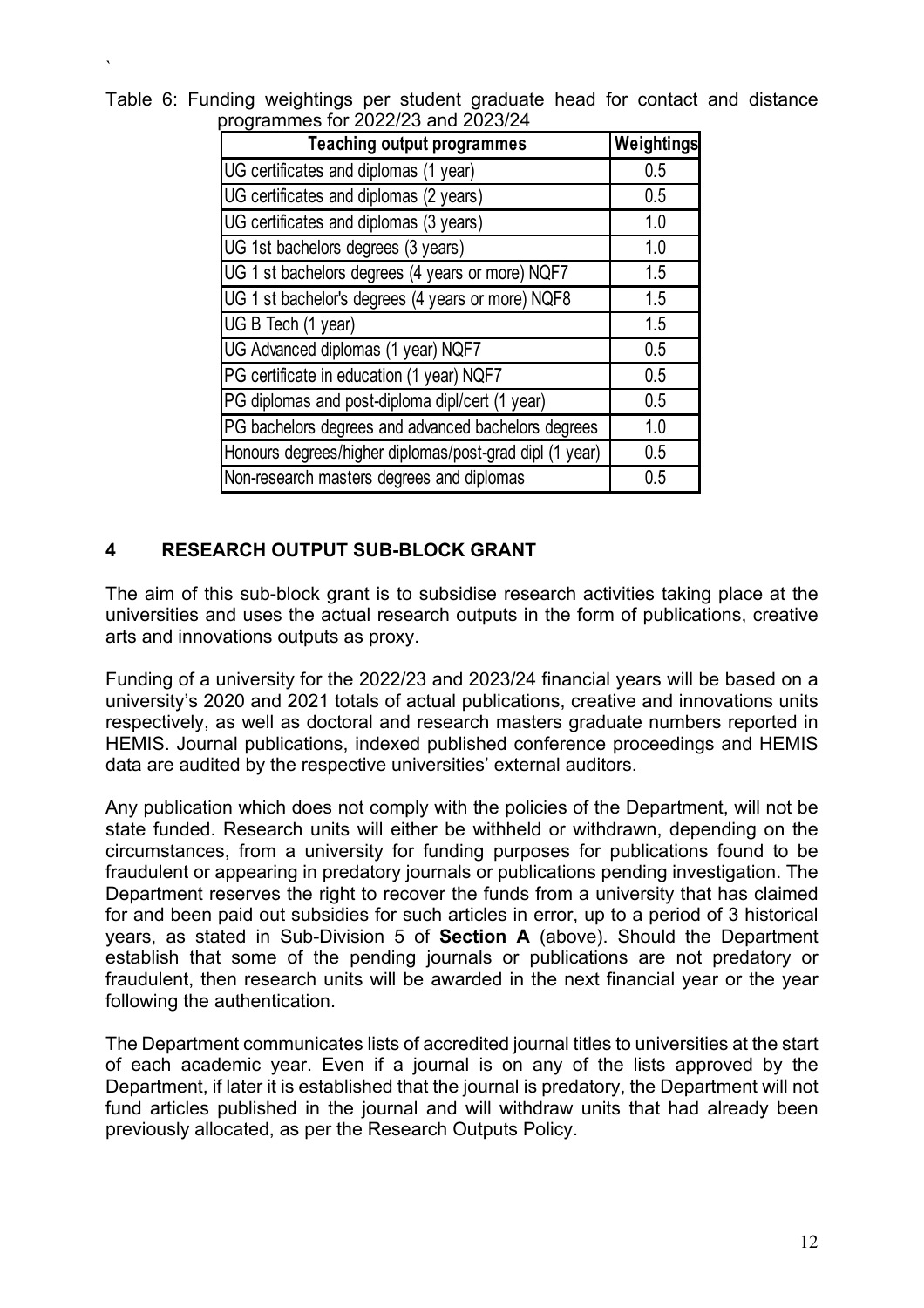Each university should place emphasis on research ethics; the importance of quality research outputs, and the need to strengthen the university's research office to monitor publications in which their researchers are publishing in.

`

Universities already complied and submitted to the Department creative outputs and innovations produced from 2017 to 2019 in November 2019. This is in line with the *Policy on the Evaluation of Creative Outputs and Innovations produced by South African Public Higher Education Institutions* (Government Gazette, No 40819 of 28 April 2017). Evaluation of these outputs was finalised in 2020, and taken into account to determine a university's research output sub-block grant budget for 2021/22.

The Department has been working with universities to bring forward the submission date for creative outputs and innovations produced from 2018 to 2020, thus combining two submission periods. These outputs have been taken into account for the 2021/22 financial year. The submission due date for creative and innovations outputs has now been brought forward to 30 September 2022.

Research output grant allocations are determined on the basis of an actual weighted total of research outputs (in terms of funded units) produced by each university.

For 2022/23 and 2023/24, the weightings for funding purposes to be applied to actual research outputs in order to obtain funded research output units for a university are set out in Table 7.

| <b>Research output categories</b> | <b>Funding</b> |
|-----------------------------------|----------------|
|                                   | weighting 1)   |
| Doctoral graduates                | 3              |
| Research masters graduates        |                |
| Journal articles                  |                |
| Books and chapters                |                |
| Conference proceedings            |                |
| Innovations                       |                |
| Patents                           |                |
| <b>Plant Breeders' Rights</b>     |                |
| Creative outputs                  |                |
| <b>Fine Arts and Visual Arts</b>  |                |
| Music                             |                |
| Theatre, Performance and Dance    |                |
| Design                            |                |
| <b>Film and Television</b>        |                |
| Literary Arts                     |                |

Table 7: Funding weightings for research output units for 2022/23 and 2023/24

1) These funding weightings differ from the set of

weightings applied to determine research output units

The deadline within the Department to obtain the final research output unit totals per university for year (n-1) in order to determine in year (n) a budget for a university for year (n+1) is 15 October of year (n). Any changes/adjustments in these research unit totals after the deadline of 15 October of year (n) will be accommodated by 15 October of year (n+1) for funding in year (n+2). There could therefore be a difference between the final approved research output units for a university, and the total units of year (n-1) funded within the research output sub-block grant.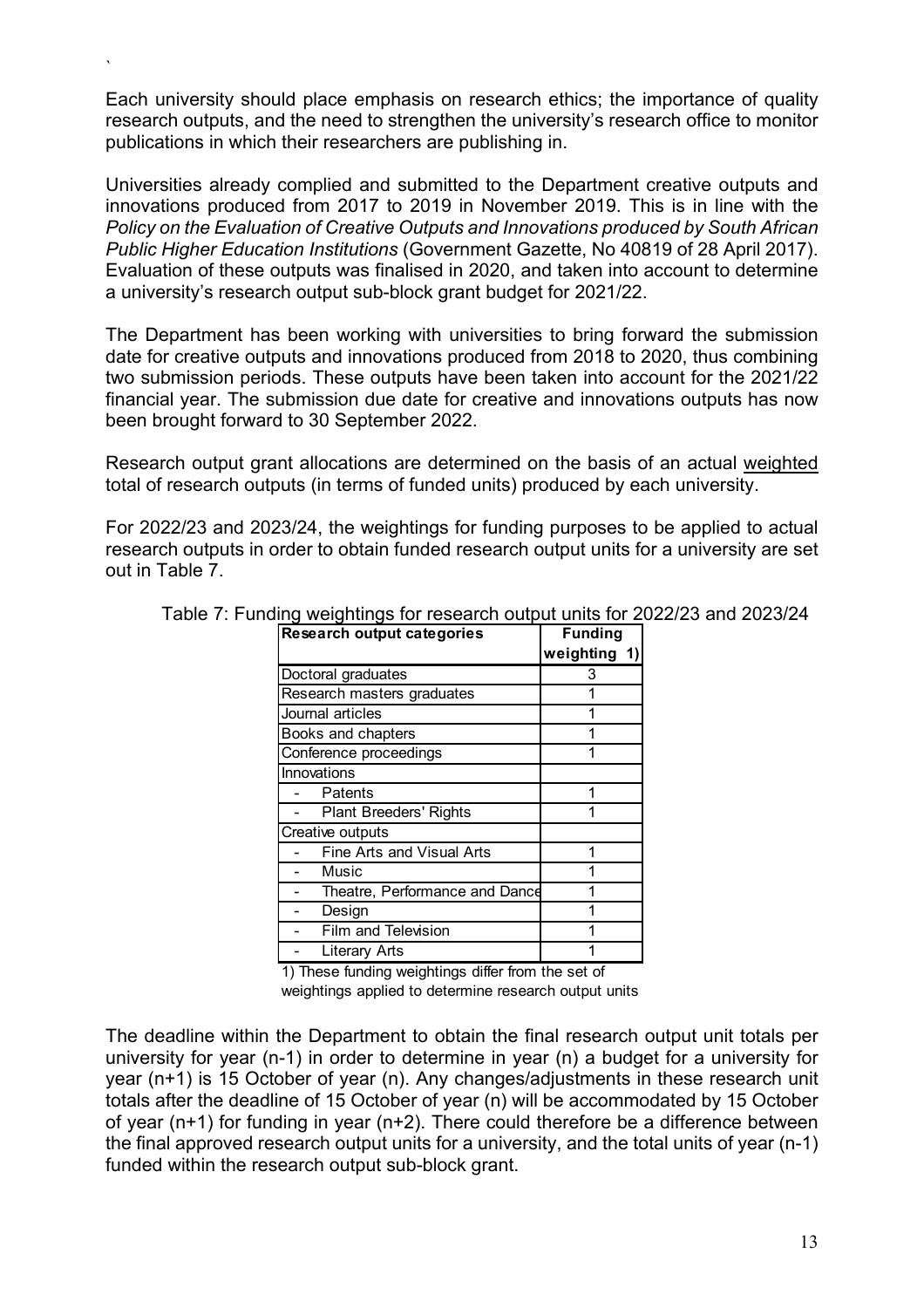## **Section C: Earmarked Grants for Universities**

**Section C** focuses on presenting budgets per university in certain earmarked fund categories, in line with the context of this Ministerial Statement, set out in Sub-Division 2 of **Section A**.

Earmarked grants elaborated in this section of the Ministerial Statement are:

- Infrastructure and Efficiency Grant (IEG);
- Budget Facility for Infrastructure (BFI) for the Student Housing Infrastructure Programme (SHIP);
- New universities;

`

- University Capacity Development Grant (UCDG);
- Foundation Provision Grant:
- Clinical Training Grant (CTG):
- Sibusiso Bengu Development Grant (SB-DG); and
- Veterinary Sciences Grant.

#### **1 GENERAL POLICY ON PAYMENTS OF EARMARKED GRANTS**

Earmarked grants require annual progress reports to be submitted to the Department. Reporting on finances (e.g. expenditure data) within progress reports is required. Financial data in progress reports must be reported to at least 31 March of the year in which a progress report is required. This was implemented to ensure closer alignment with the financial year of the state (1 April – 31 March). However, the allocation of the UCDG is aligned to a university's academic year. Thus, progress reports within the UCDG are aligned to the university's financial year (1 January – 31 December).

All progress reports and audited financial statements for earmarked grants, apart from those linked to the UCDG and the infrastructure grants, must be provided on or before 31 May of each year. This will ensure that the more reliable second submission HEMIS data, which has to be submitted to the Department by 30 April of each year, can be used in progress reports. In the case of the UCDG reports and the infrastructure grants, the due date for the submission is the end of February of each year.

An amount of between 20% and 40% of each earmarked grant aligned to the Department's financial year will be released to universities during the first quarter of 2022/23, based on progress reports and audit certificates already approved by the Department during 2021/22 relating to the use of 2020/21 grants. The release of these initial funds during the first quarter of 2022/23 is not linked to the assessment of the reports during 2022/23. The purpose of the upfront payment is to assist universities to implement approved projects/programmes funded through earmarked grants during their academic year. The remaining percentage of the 2022/23 earmarked allocation will be released, based on the Department's assessment of progress reports on the use of 2021/22 grants and the accompanying audit certificate(s). Major under-spending and/or spending of funds for purposes not approved by the Department may result in withholding of funds. If funds are withheld, these may be reallocated with the approval of the Minister.

NT now requires institutions to spend infrastructure grants in the financial year they are allocated. To comply with this requirement, progress reports on the use of infrastructure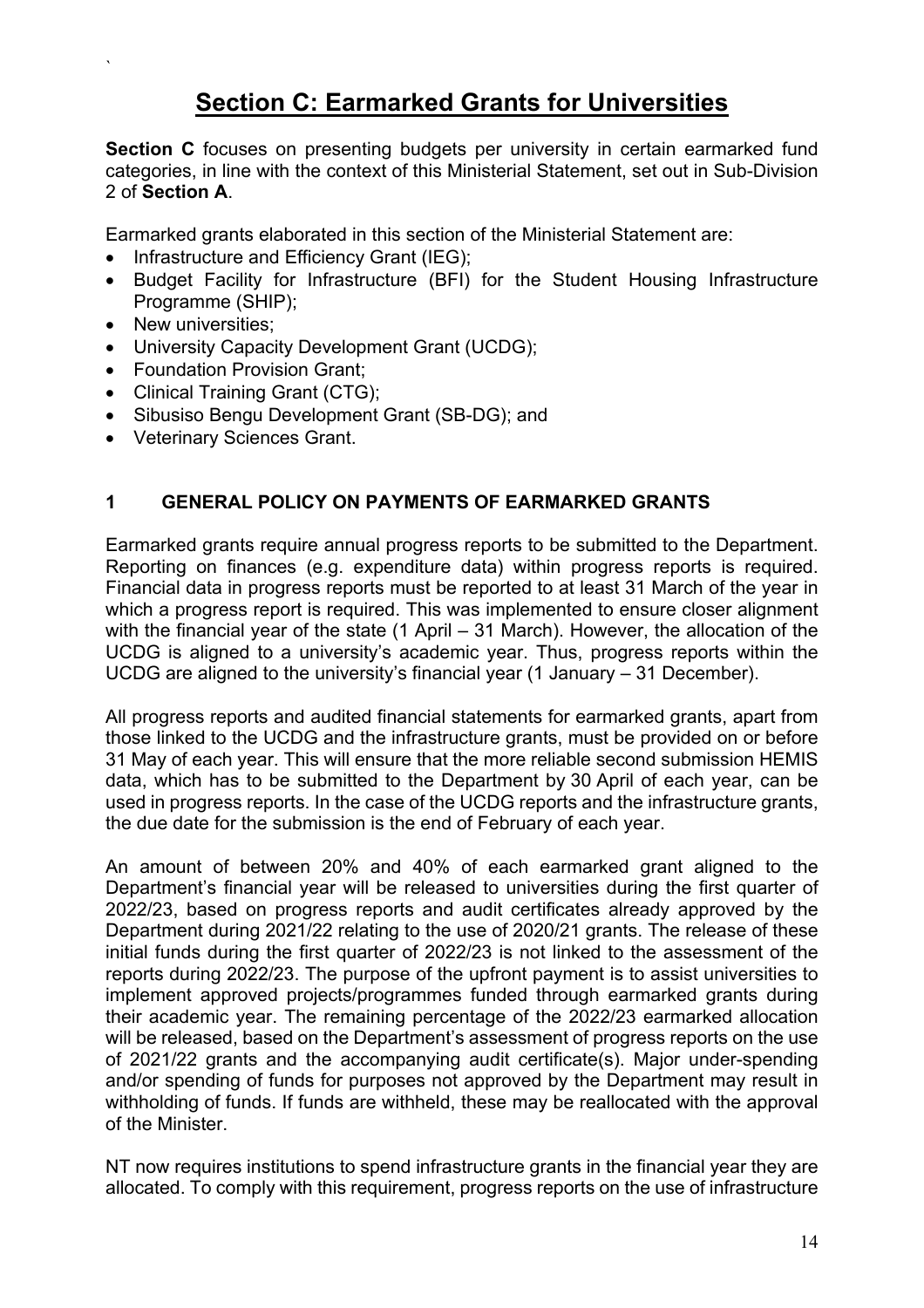grants (IEG; BFI; and Capital Grants for Sol Plaatje University and the University of Mpumalanga) will also be aligned to the university's financial year with effect from 2023. For infrastructure, universities will be expected to submit their 2022 infrastructure progress reports by end of February 2023, while for 2021 reports, the submission dates for infrastructure progress reports remains end of May 2022. In addition to the annual progress reports, NT also requires the submission of monthly progress reports on its Infrastructure Reporting Model system with effect from April 2022.

`

In the case of infrastructure grants, withholding of funds due to major under-spending has proven ineffective, as cases of major under-spending have continued. Major underspending is not only a major risk to the university infrastructure programme, it is also a major risk to the fiscus, as the country pays interest on funds borrowed while universities remain with these funds in their bank accounts and accumulate interest instead of spending the funds. Going forward, the Department may withdraw funds where there is major under-spending due to circumstances that are within the control of the university. The withdrawn funds may be reallocated with Ministerial approval to universities that spend infrastructure grants in a satisfactory manner in line with infrastructure funding conditions, which now include strong transformation initiatives. Universities that have funding withdrawn due to major under-spending will be required to fund the affected projects from their own sources and continue to report on these projects. Where a university decides not to continue with any affected project, the Department will not be liable for any abortive costs that might arise and public funds already spent on such project will be deducted from future infrastructure allocations.

The annual and monthly reporting requirements as well as the withdrawal of funds where there is major under-spending due to circumstances that are within the control of the university also applies to infrastructure projects funded through the SB-DG.

#### **2 INFRASTRUCTURE AND EFFICIENCY GRANT (IEG)**

The purpose of the Infrastructure and Efficiency Grant (IEG) is to ensure:

- Synergy between the availability of infrastructure within the university sector and the range of needs linked to the expansion of the system in terms of the enrolment planning processes;
- Equity in the quality of infrastructure at all universities; and
- Equity in the distribution of state funds amongst universities.

The funding pattern towards the establishment of infrastructure, such as a new building or refurbishments of existing buildings, differs vastly from the daily operational costs of a university.

IEG has been allocated over five distinct cycles (2007/08 to 2009/10; 2010/11 to 2011/12; 2012/13 to 2014/15; 2015/16 to 2017/18; and 2018/19 to 2020/21). More details of the content of these previous cycles are set out in previous Ministerial Statements on University Funding.

As indicated in the May 2021 Addendum to the 2020 Ministerial Statement, the 2021/22 budget was split amongst 9 universities from which funding was cut/withheld in the 5th cycle. This has resulted in the 6th IEG cycle being a 2-year cycle (2022/23 to 2023/24).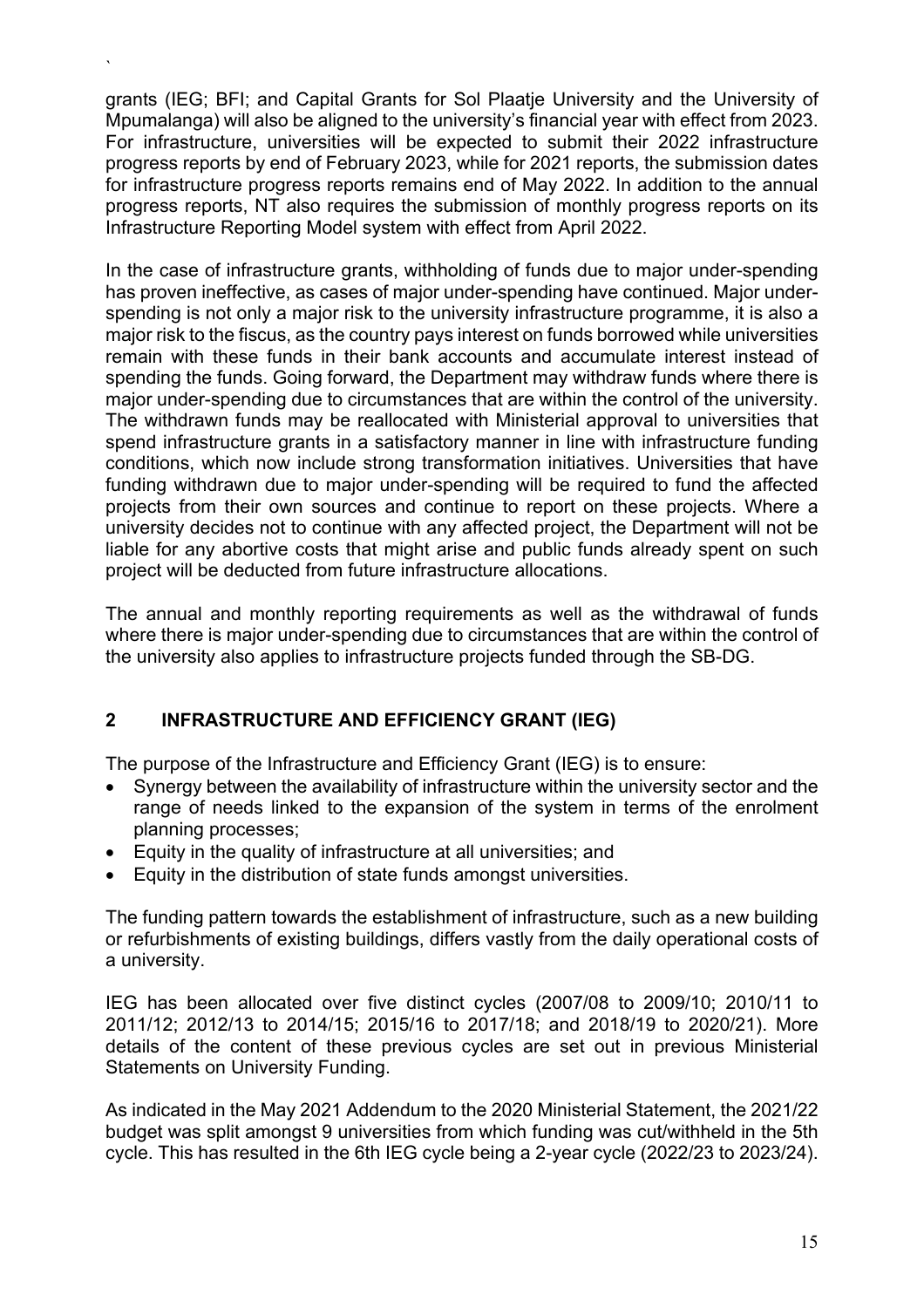The funding principles and priorities for the 6th IEG cycle includes the allocation of 56% of the funding to 10 Targeted Universities (10TUs) that are increasingly falling behind in terms of infrastructure development. The 56% for 2022/23 and 2023/24 was calculated after R105 million was top-sliced to co-fund two national research priority projects with the Department of Science and Innovation. The two projects are being hosted at the University of Pretoria and Walter Sisulu University.

`

Due to major-underspending of infrastructure grants by universities, NT allocated a reduced BFI funding for Phase 2 of the Student Housing Infrastructure Programme (SHIP). This resulted in a funding gap for SHIP Phase 2 projects. To reduce this gap; Cape Peninsula University of Technology, Central University of Technology, University of Johannesburg, University of KwaZulu-Natal, Tshwane University of Technology, and Walter Sisulu University have been allocated additional IEG funding.

Table 8 presents the infrastructure and efficiency grants for 2022/23 and 2023/24 according to university.

| <b>YEAR</b>            | 2022/23   | 2023/24   |
|------------------------|-----------|-----------|
| <b>UNIVERSITY</b>      | (R'000)   | (R'000)   |
| CAPE PENINSULA UT      | 55 000    | 100 000   |
| <b>CAPE TOWN</b>       | 109 317   | 0         |
| <b>CENTRAL UT</b>      | 61 000    | 212 100   |
| DURBAN UT              | 163 839   | 44 000    |
| <b>FORT HARE</b>       | 66 488    | 119 900   |
| <b>FREE STATE</b>      | 131 810   | 0         |
| <b>JOHANNESBURG</b>    | 51 000    | 80 000    |
| KWAZULU-NATAL          | 100 000   | 135 000   |
| <b>LIMPOPO</b>         | 27 404    | 144 000   |
| MANGOSUTHU UT          | 52 262    | 155 888   |
| <b>NELSON MANDELA</b>  | 100 965   | 31 880    |
| <b>NORTH WEST</b>      | 133 900   | 0         |
| <b>PRETORIA</b>        | 182 295   | 20 000    |
| <b>RHODES</b>          | 45 000    | 58 375    |
| <b>SEFAKO MAKGATHO</b> | 182 613   | 101 670   |
| <b>SOUTH AFRICA</b>    | 64 000    | 64 165    |
| <b>STELLENBOSCH</b>    | 109 664   | 0         |
| TSHWANE UT             | 40 000    | 250 000   |
| <b>VAAL UT</b>         | 87 718    | 114 160   |
| <b>VENDA</b>           | 120 318   | 96 162    |
| <b>WALTER SISULU</b>   | 57 709    | 293 902   |
| WESTERN CAPE           | 135 832   | 0         |
| <b>WITWATERSRAND</b>   | 109 800   | 0         |
| <b>ZULULAND</b>        | 57 542    | 158 500   |
| <b>TOTAL</b>           | 2 245 476 | 2 179 702 |

1) Final allocations are subject to meeting Departmental requirements and Ministerial approval of final projects.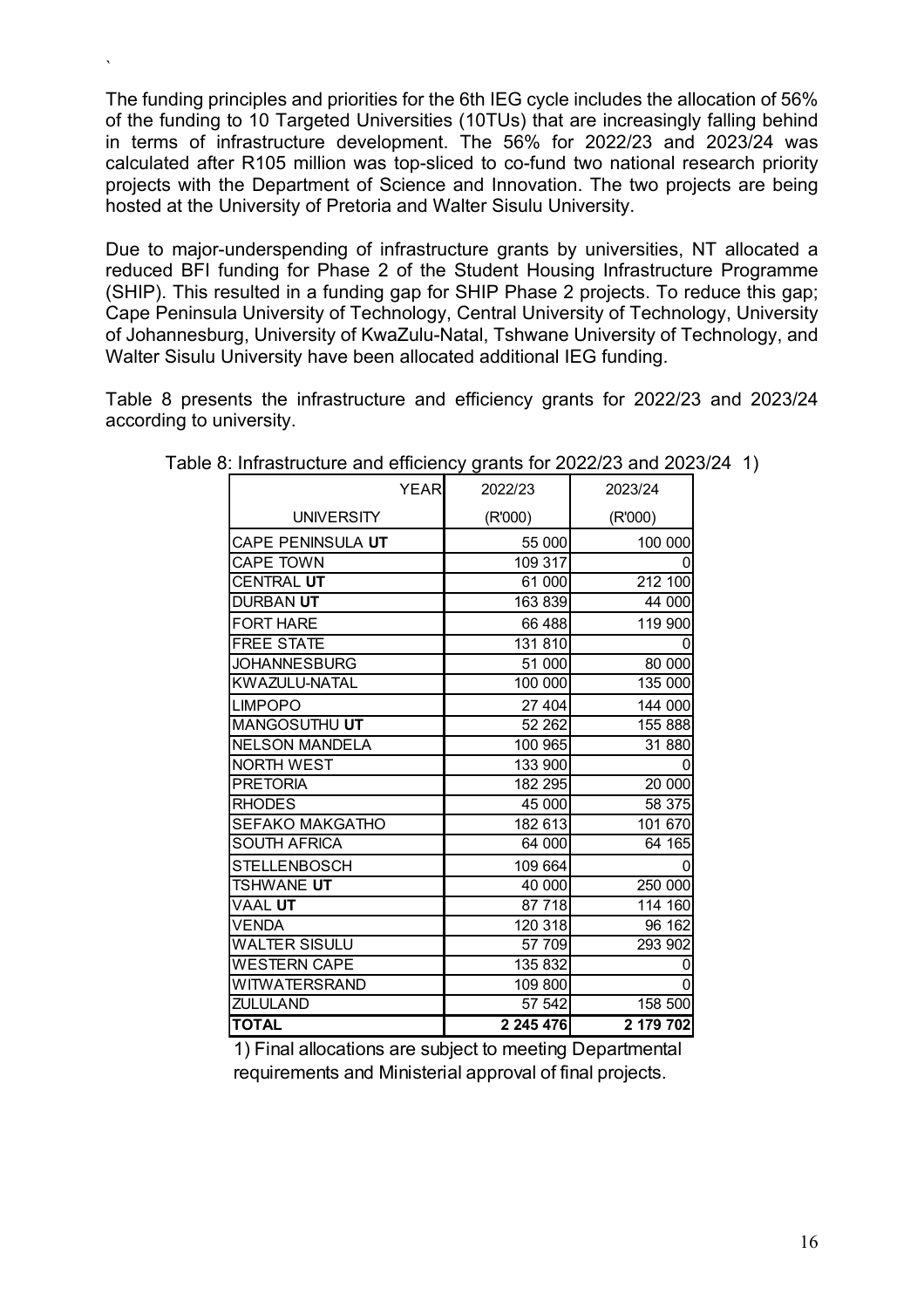#### **BFI FUNDING FOR THE SHIP**

`

National Treasury's BFI is a reform to the budget process that supports the execution of national priority projects by establishing specialised structures, procedures and criteria for committing fiscal resources to public infrastructure spending. The BFI budget for 2022/23 is **R380 million**, subdivided into R220 million (Tshwane University of Technology (TUT)) and R160 million (the University of KwaZulu-Natal (UKZN)). The BFI budget for 2023/24 totals **R158.168 million**, subdivided into R117.882 million (TUT) and R40.286 million (UKZN).

#### **3 NEW UNIVERSITIES**

The Minister established the University of Mpumalanga (UMP) and Sol Plaatje University (SPU) as juristic persons in August 2013, in terms of section 20 of the Higher Education Act, 1997. The institutions were established as comprehensive universities offering a range of formative and vocationally-focused undergraduate programmes. Over time the institutions will develop post graduate and research programmes in niche areas.

SPU and UMP will, when they reach their full planned capacity, provide spaces for 7 500 and 18 000 students respectively. Growth in student numbers will match the planned developments in infrastructure over time. The range of programmes offered by each of the universities will also extend in accordance with a planned and evolving Programme and Qualification Mix as capacity to deliver is developed.

The purpose of the two new universities' earmarked grants is to provide funding to SPU and UMP for development until such time that they become self-sustainable in terms of all income streams. These universities are not yet funded as part of the existing funding formula for the other 24 universities, and receive earmarked funding for operational expenses and for infrastructure development.

Table 9 reflects NT's earmarked state allocations for operational costs and capital funding to SPU and UMP from 2022/23 to 2024/25.

| Yearl                |       | 2022/23   | 2023/24   | 2024/25   |
|----------------------|-------|-----------|-----------|-----------|
| University           | Split | (R'000)   | (R'000)   | (R'000)   |
| Operational funds    |       |           |           |           |
| Sol Plaatje          |       | 371 015   | 372 440   | 384 843   |
| Mpumalanga           |       | 462 840   | 464 619   | 489 800   |
| <b>TOTAL</b>         |       | 833 855   | 837 059   | 874 643   |
| <b>Capital funds</b> |       |           |           |           |
| Sol Plaatje          | 40%   | 441 994   | 461 474   | 482 194   |
| Mpumalanga           | 60%   | 662 990   | 692 210   | 723 290   |
| <b>TOTAL</b>         |       | 1 104 984 | 1 153 684 | 1 205 484 |

Table 9: Operational and capital funds for the 2 new universities from 2022/23 to 2024/25

Sefako Makgatho Health Sciences University (SMU) the third new university that was established in 2015 through an unbundling of the former MEDUNSA campus from the University of Limpopo receives a block grant for operational expenses. However, in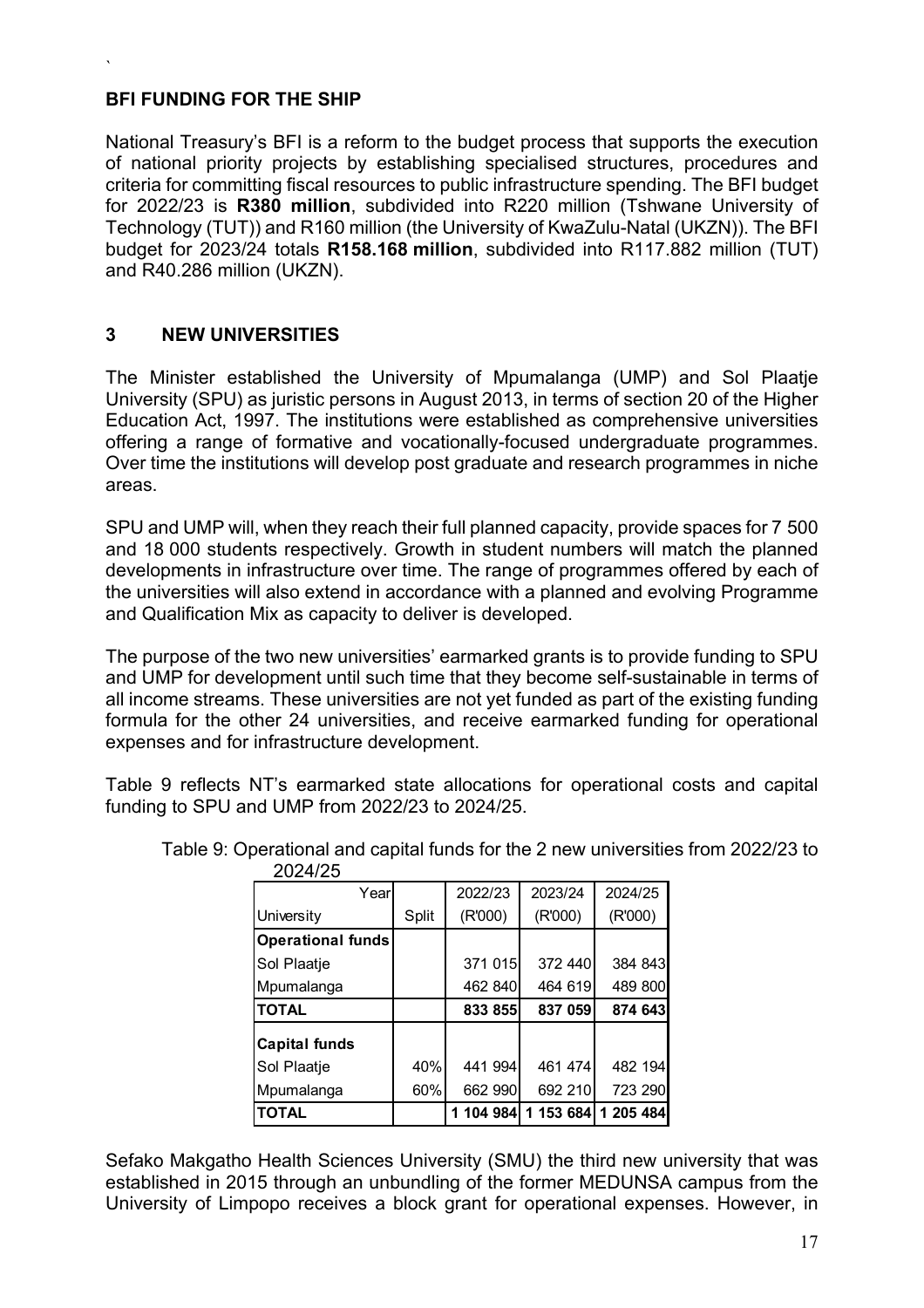order to support the university to develop and become a sustainable comprehensive health sciences university, it requires a special grant. Its current programme qualification mix does not enable it to cross-subsidise from less expensive programmes, since all its programmes are in the more expensive health sciences. Therefore, an additional earmarked grant has been allocated to SMU, amounting to R200 million for each of the 2022/23 and 2023/24 financial years respectively as indicated in Table 1. This grant was introduced in 2018/19. The continuation of the grant in 2023/24, after five years (2018/19 to 2022/23), is preliminary and is subject to final Ministerial approval when an application to extend the period of the grant is submitted to the Department in 2022 for consideration.

#### **4 UNIVERSITY CAPACITY DEVELOPMENT GRANT**

`

The University Capacity Development Grant (UCDG) was introduced in 2018 as a resource to enable the implementation of the University Capacity Development Programme (UCDP). The UCDP is implemented in 3 year cycles, aligned to the academic year of universities. 2021 is the first year of the second three-year cycle.

During 2020 the Department worked with universities to review and develop a new Ministerial Statement for the second cycle, as well as develop new three-year plans.

The *Ministerial Statement on the Implementation of the University Capacity Development Programme 2021 -2023* was approved and signed by the Minister of Higher Education, Science and Innovation on 26 November 2020. The UCDP Statement describes the nature of the UCDP and how it must be implemented over the next three years. The UCDP statement should be read in conjunction with this component of the *Ministerial Statement on University Funding 2021/22 and 2022/23*.

The UCDP is implemented through three sub-programmes:

- The *Institutional Grants Sub-Programme* allocates grants to universities to support the implementation of university UCDP Plans that have been approved by the Director-General - 60% of the total UCDG is allocated to this sub-programme, and the amounts that each university receives is based on a distribution model that takes transformation issues into account;
- *Nationally-led Sub-Programme*, including the *Staffing South Africa's Universities Framework* – 33.5% of the total UCDG is allocated to this sub-programme; and
- *University-led Collaborative Grant Sub-Programme* 5% of the total UDCG is allocated to this sub-programme.

The remaining 1.5% of the annual UCDG amount available is deployed to enable effective *implementation management support* for the UCDP.

In the second cycle, and different from the  $1<sup>st</sup>$  cycle:

- Sol Plaatje University and the University of Mpumalanga are allocated an institutional grant allocation;
- The SSAUF sub-programmes are catered for through the allocation of funds as part of the distribution model; and
- A specific allocation for UCDP implementation management support is made to universities that receive less than R15m as their annual institutional grant allocation.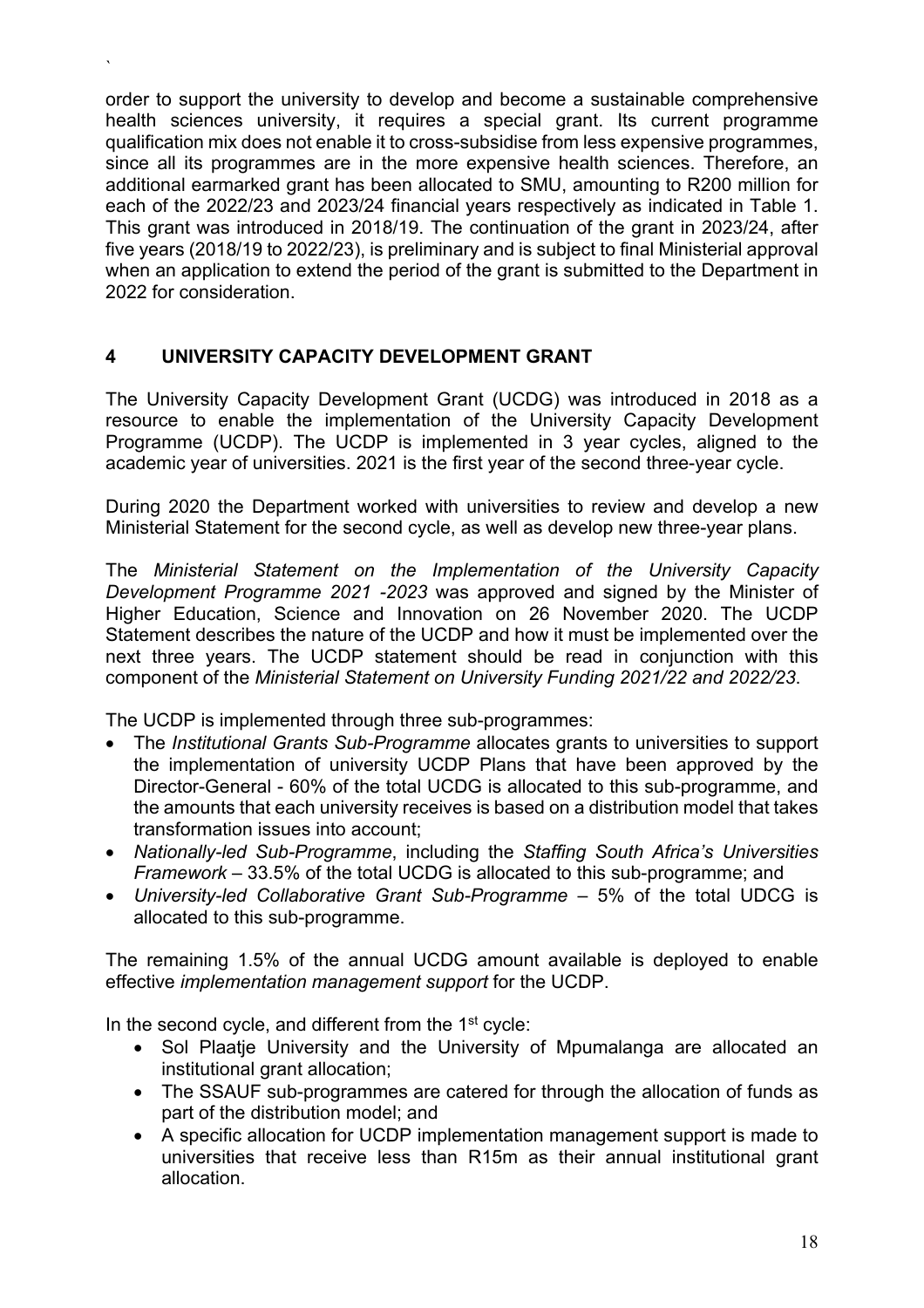Tables 10A and 10B reflect the UCDG state budget for 2022/23 and 2023/24 that will be allocated to the three UCDP sub-programmes as well as for the implementation management support.

 $\ddot{\phantom{0}}$ 

|                                                   | INSTITUTIONAL GRANT SUB-PROGRAMME |                                          |                        |           |             |
|---------------------------------------------------|-----------------------------------|------------------------------------------|------------------------|-----------|-------------|
|                                                   |                                   | 2022/23 Financial Year                   | 2023/24 Financial Year |           |             |
|                                                   |                                   | 2022 academic year<br>2023 academic year |                        |           |             |
| <b>University</b>                                 | Jan - March                       | Apr - Dec                                | Jan - March            | Apr - Dec | Jan - March |
|                                                   | 2022                              | 2022                                     | 2023                   | 2023      | 2024        |
|                                                   | (R'000)                           | (R'000)                                  | (R'000)                | (R'000)   | (R'000)     |
| CAPE PENINSULA <b>UT</b>                          | 7515                              | 23 673                                   | 7891                   | 24 491    | 8 1 64      |
| <b>CAPE TOWN</b>                                  | 3 0 0 0                           | 9449                                     | 3 1 5 0                | 9776      | 3 2 5 9     |
| CENTRAL <b>UT</b>                                 | 4 0 64                            | 12 801                                   | 4 267                  | 13 243    | 4414        |
| DURBAN <b>UT</b>                                  | 6 2 8 9                           | 19810                                    | 6 603                  | 20 4 94   | 6831        |
| <b>FORT HARE</b>                                  | 3635                              | 11 449                                   | 3816                   | 11845     | 3948        |
| <b>FREE STATE</b>                                 | 8847                              | 27 869                                   | 9 2 9 0                | 28 832    | 9611        |
| JOHANNESBURG                                      | 13 275                            | 41 816                                   | 13 939                 | 43 261    | 14 420      |
| KWAZULU-NATAL                                     | 9 2 7 9                           | 29 2 29                                  | 9743                   | 30 239    | 10 080      |
| <b>LIMPOPO</b>                                    | 6847                              | 21 568                                   | 7 189                  | 22 313    | 7438        |
| MANGOSUTHU UT                                     | 3 2 8 8                           | 10 357                                   | 3452                   | 10 715    | 3 572       |
| <b>NELSON MANDELA</b>                             | 5 3 5 7                           | 16874                                    | 5 6 2 5                | 17457     | 5819        |
| <b>NORTH WEST</b>                                 | 10 968                            | 34 550                                   | 11 517                 | 35 745    | 11 915      |
| <b>PRETORIA</b>                                   | 5811                              | 18 304                                   | 6 101                  | 18 936    | 6 3 1 2     |
| <b>RHODES</b>                                     | 1490                              | 4 6 9 3                                  | 1 5 6 4                | 4855      | 1618        |
| SEFAKO MAKGATHO                                   | 3 3 1 8                           | 10 452                                   | 3 4 8 4                | 10813     | 3 604       |
| SOUTH AFRICA                                      | 18 071                            | 56 924                                   | 18 975                 | 58 891    | 19 630      |
| STELLENBOSCH                                      | 3 5 6 7                           | 11 236                                   | 3745                   | 11 624    | 3875        |
| tshwane <b>ut</b>                                 | 14 929                            | 47 026                                   | 15 675                 | 48 651    | 16 217      |
| VAAL <b>UT</b>                                    | 4515                              | 14 223                                   | 4 741                  | 14 714    | 4 9 0 5     |
| VENDA                                             | 4 508                             | 14 202                                   | 4 734                  | 14 693    | 4 898       |
| WALTER SISULU                                     | 10 049                            | 31 656                                   | 10 552                 | 32 749    | 10 916      |
| WESTERN CAPE                                      | 5 2 4 4                           | 16 520                                   | 5 5 0 7                | 17 091    | 5697        |
| WITWATERSRAND                                     | 5945                              | 18 726                                   | 6 242                  | 19 373    | 6458        |
| ZULULAND                                          | 4 9 9 1                           | 15721                                    | 5 2 4 1                | 16 265    | 5422        |
| <b>SOL PLAATJE</b>                                | 865                               | 2 726                                    | 909                    | 2820      | 940         |
| <b>MPUMALANGA</b>                                 | 939                               | 2 9571                                   | 985                    | 3 0 5 9   | 1 0 2 0     |
| TOTAL ALLOCATION<br>TO UNIVERSITIES               | 166 606                           | 524 811                                  | 174 937                | 542 945   | 180 983     |
| <b>OVERALL TOTAL FOR</b><br><b>ACADEMIC YEAR</b>  | 691 417                           |                                          | 717 882                |           |             |
| <b>OVERALL TOTAL FOR</b><br><b>FINANCIAL YEAR</b> |                                   | 699 748                                  |                        | 723 928   |             |

Table 10A: Earmarked UCDG state budgets for 2022/23 and 2023/24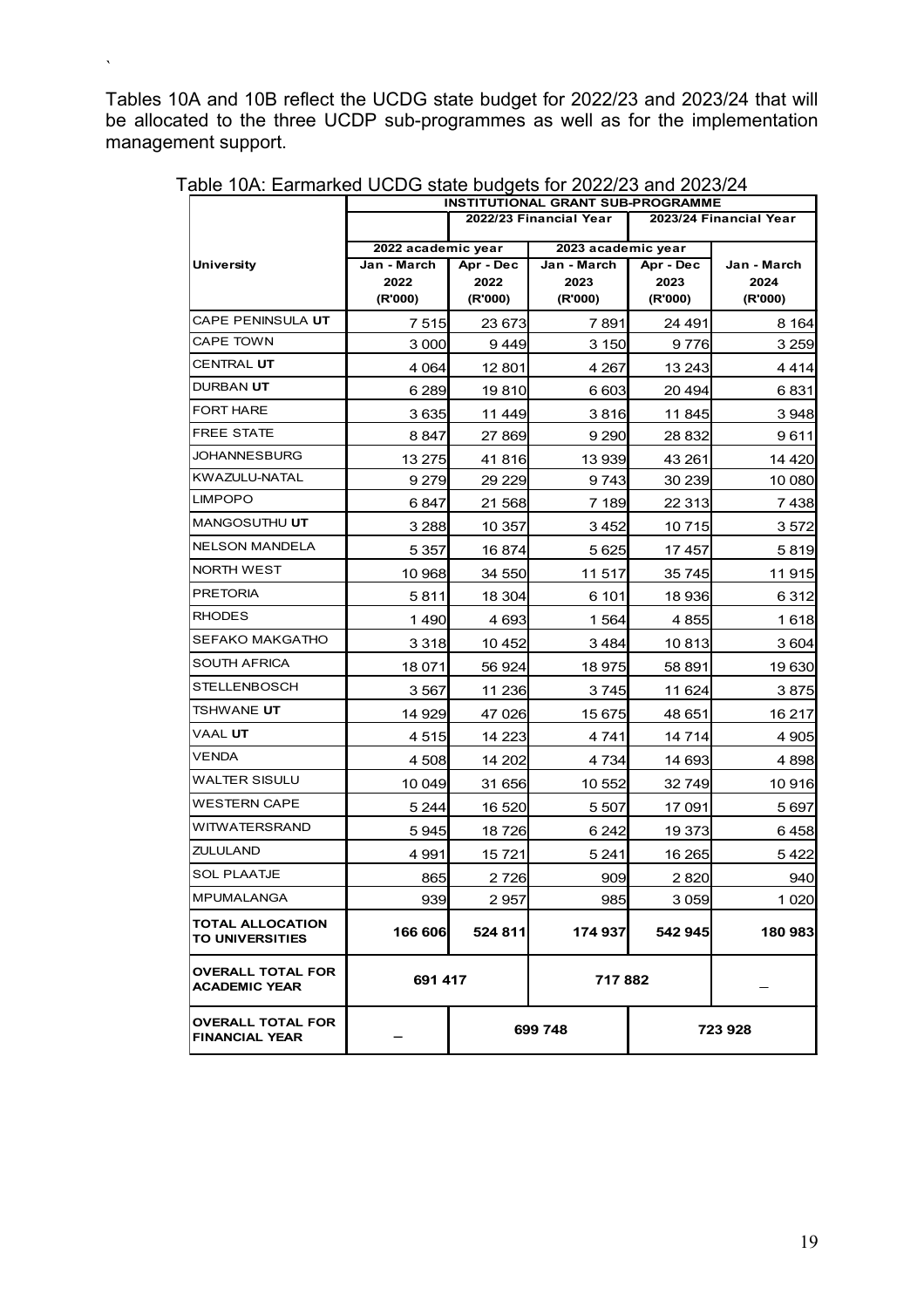It is important to note that Tables 10A highlights allocations for UCD plans that will be disbursed to universities aligned to the academic year, to enable implementation of UCDP activities over an academic year. However, National Treasury will publish one UCD grant amount per university for the financial year 1 April -31 March, which will be the sum of the two amounts per university for 1 April-31 Dec and 1 Jan- 31 March.

`

|                                                   |                               | 2022/23 FINANCIAL YEAR |                 |                   | 2023/24 FINANCIAL YEAR |                |                 |                          |
|---------------------------------------------------|-------------------------------|------------------------|-----------------|-------------------|------------------------|----------------|-----------------|--------------------------|
|                                                   | <b>Collaborative projects</b> |                        | Institutional   | Manage-           | Collaborative projects |                | Institutional   | Manage-                  |
|                                                   | sub-programmes                |                        | Implemen-       | ment              | sub-programmes         |                | Implemen-       | ment                     |
| <b>University</b>                                 | Nationally-                   | Univer-                | tation          | Implemen-         | Nationally-            | Univer-        | tation          | Implemen-                |
|                                                   | led<br>1)                     | sity-led<br>2)         | Manage-<br>ment | tation<br>Support | led<br>1)              | sity-led<br>2) | Manage-<br>ment | tation<br><b>Support</b> |
|                                                   |                               |                        | Support         | 4)                |                        |                | Support         | 4)                       |
|                                                   |                               |                        | 3)              |                   |                        |                | 3)              |                          |
|                                                   | (R'000)                       | (R'000)                | (R'000)         | (R'000)           | (R'000)                | (R'000)        | (R'000)         | (R'000)                  |
| CAPE PENINSULA UT                                 |                               |                        |                 |                   |                        |                |                 |                          |
| CAPE TOWN                                         |                               |                        | 1560            |                   |                        |                | 1 500           |                          |
| <b>CENTRAL UT</b>                                 |                               |                        |                 |                   |                        |                |                 |                          |
| DURBAN UT                                         |                               |                        |                 |                   |                        |                |                 |                          |
| <b>FORT HARE</b>                                  |                               |                        | 1 560           |                   |                        |                | 1500            |                          |
| FREE STATE                                        |                               |                        |                 |                   |                        |                |                 |                          |
| <b>JOHANNESBURG</b>                               |                               |                        |                 |                   |                        |                |                 |                          |
| KWAZULU-NATAL                                     |                               |                        |                 |                   |                        |                |                 |                          |
| <b>LIMPOPO</b>                                    |                               | 58 312                 |                 |                   |                        | 60 525         |                 |                          |
| MANGOSUTHU UT                                     |                               |                        | 1560            |                   |                        |                | 1 500           |                          |
| <b>NELSON MANDELA</b>                             | 293 019                       |                        |                 |                   | 303 143                |                |                 |                          |
| <b>NORTH WEST</b>                                 |                               |                        |                 |                   |                        |                |                 |                          |
| <b>PRETORIA</b>                                   | 33 514                        |                        |                 | 6574              | 40 4 19                |                |                 | 7 5 9 6                  |
| <b>RHODES</b>                                     | 33 516                        |                        | 1560            |                   | 40419                  |                | 1500            |                          |
| SEFAKO MAKGATHO                                   |                               |                        |                 |                   |                        |                |                 |                          |
| SOUTH AFRICA                                      |                               |                        |                 |                   |                        |                |                 |                          |
| STELLENBOSCH                                      |                               |                        | 1560            |                   |                        |                | 1500            |                          |
| <b>TSHWANE UT</b>                                 |                               |                        |                 |                   |                        |                |                 |                          |
| <b>VAAL UT</b>                                    |                               |                        |                 |                   |                        |                |                 |                          |
| <b>VENDA</b>                                      |                               |                        |                 |                   |                        |                |                 |                          |
| <b>WALTER SISULU</b>                              |                               |                        |                 |                   |                        |                |                 |                          |
| <b>WESTERN CAPE</b>                               |                               |                        |                 |                   |                        |                |                 |                          |
| WITWATERSRAND                                     | 19535                         |                        |                 |                   | 20 011                 |                |                 |                          |
| <b>ZULULAND</b>                                   |                               |                        |                 |                   |                        |                |                 |                          |
| <b>SOL PLAATJE</b>                                |                               |                        | 1560            |                   |                        |                | 1500            |                          |
| <b>MPUMALANGA</b>                                 |                               |                        | 1560            |                   |                        |                | 1500            |                          |
| <b>TOTAL</b>                                      | 379 584                       | 58 312                 | 10 920          | 6 574             | 403 992                | 60 525         | 10 500          | 7 5 9 6                  |
| <b>OVERALL TOTAL FOR</b><br><b>FINANCIAL YEAR</b> |                               |                        | 455 390         |                   |                        | 482 613        |                 |                          |

#### Table 10B: Earmarked UCDG state budgets for 2022/23 and 2023/24

1) These universities are the Department's implementation support partners for the Nurturing Emerging Scholar's Programme (RU), New Generation of Academics Programme (nGAP) (NMU), University Staff Doctoral Programme (UP) and the Entrepreneurship Development in Higher Education and Higher Education Leadership and Management Programme (WITS) approved project transfers.

2) University-led Collaborative Projects Sub-Programme transfers and implementation support. University of Limpopo is the Department's implementation support partner for the Collaborative Projects Sub-Programme.

3) These universities receive less that R15m for their UCDG institutional grant in 2021 and thus have been allocated a top-up grant to assit with management of the UCDP at the university.

4) This amount is allocated to support the management of the UCDP at national level.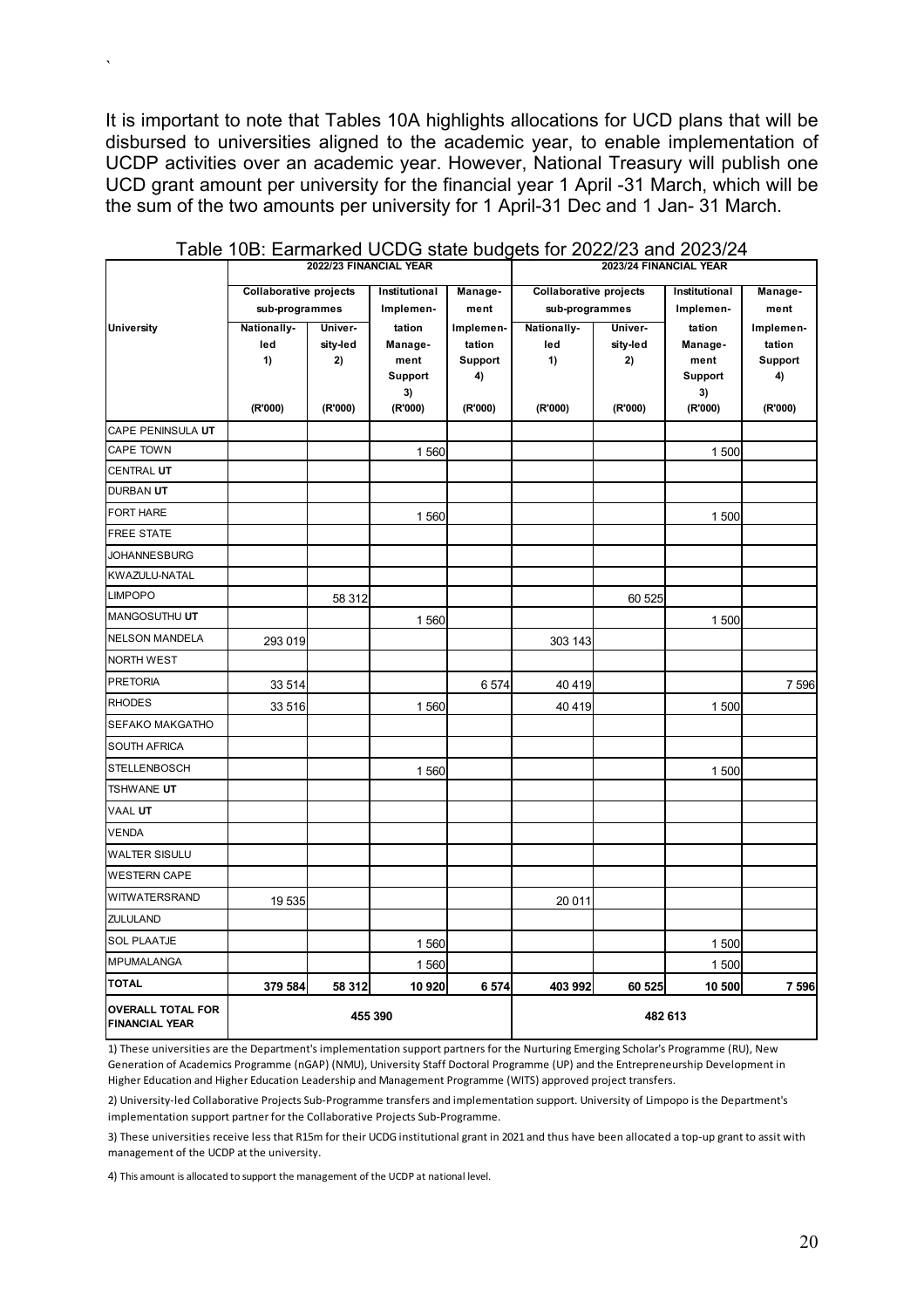#### **5 FOUNDATION PROVISION GRANT**

`

The main purpose of foundation provision is to improve the academic performance of those first-time entering undergraduate students, who already comply with the minimum requirements to enrol for a particular university qualification, and who have already enrolled for that qualification, but who are at risk of failing or dropping out. Such students are placed on formal Departmental approved extended curriculum programmes, which are in most cases one year longer than the regular qualification.

Earmarked foundation provision funds complement the teaching output sub-block grant in which graduates are funded. Any improvement in the student success rate of a university that will eventually result in more students graduating as a result of students been placed on extended/foundation programmes funded by earmarked foundation funds is to the benefit of a university, as additional graduates are funded within the teaching output sub-block grant.

Weighted full-time equivalent (FTE) foundation students are annually funded in 2 ways simultaneously:

- By generating teaching input subsidy within the teaching input sub-block grant; and
- Through the distribution of earmarked (ring-fenced) state funds for foundation purposes.

For earmarked foundation funding, FTE enrolled foundation students are weighted according to the groups of CESMs in the teaching input funding grid set out in Tables 3 and 4.

The total FTE foundation student enrolments, reported in HEMIS for year (n-1), weighted for funding purposes, determine in year (n) a university's earmarked state budget for foundation provision for year (n+1).

Table 11 reflects the foundation provision grants per university for 2022/23, based on final audited HEMIS foundation student data for 2020.

The preliminary state budget for foundation provision of a university for 2023/24 can be determined by multiplying the university's weighted FTE enrolled students in courses in extended curriculum programmes in year 2021 by the estimated rand value for a weighted FTE enrolled student in courses in extended curriculum programmes for year 2023/24. The latter is determined by dividing the projected sector funded units of foundation students for 2021 reflected in Table 2 into the total earmarked foundation grant for the sector for 2023/24 reflected in Table 1. The total funded units of foundation students in 2021 in Table 2 is a projected value, which may change as final audited student data becomes available for 2021 at a later stage.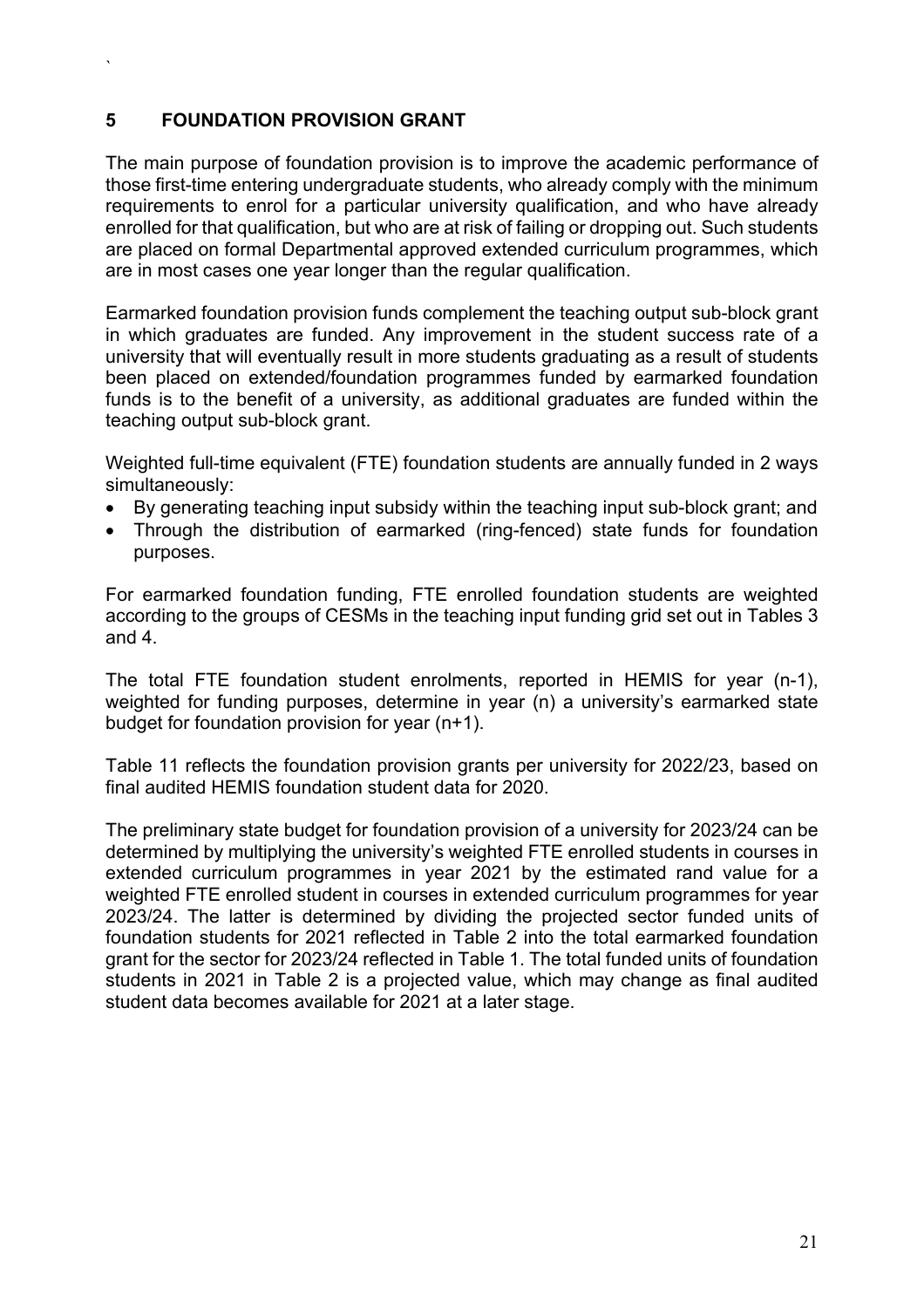| YEARI                 | 2021/22 | 2022/23 |
|-----------------------|---------|---------|
| <b>UNIVERSITY</b>     | (R'000) | (R'000) |
| CAPE PENINSULA UT     | 45 640  | 49 168  |
| <b>CAPE TOWN</b>      | 16 066  | 11 610  |
| CENTRAL UT            | 10 407  | 14 544  |
| DURBAN UT             | 7 2 2 2 | 3 6 5 2 |
| <b>FORT HARE</b>      | 17 179  | 23 133  |
| <b>FREE STATE</b>     | 60 610  | 67 160  |
| JOHANNESBURG          | 60 841  | 70 105  |
| KWAZULU-NATAL         | 25 500  | 30 539  |
| <b>LIMPOPO</b>        | 41 564  | 47 659  |
| MANGOSUTHU UT         | 12412   | 10 866  |
| <b>NELSON MANDELA</b> | 12716   | 16 514  |
| NORTH WEST            | 28 056  | 36 897  |
| <b>PRETORIA</b>       | 24 271  | 26 352  |
| <b>RHODES</b>         | 1759    | 2 0 8 1 |
| SEFAKO MAKGATHO       | 7 3 6 5 | 5721    |
| STELLENBOSCH          | 4 6 3 4 | 9 3 8 5 |
| <b>TSHWANE UT</b>     | 26 071  | 15 470  |
| <b>VENDA</b>          | 4 147   | 9117    |
| <b>WALTER SISULU</b>  | 10 352  | 7973    |
| <b>WESTERN CAPE</b>   | 23 977  | 22 022  |
| WITWATERSRAND         | 582     | 297     |
| ZULULAND              | 3 9 7 4 | 3694    |
| <b>TOTAL</b>          | 445 345 | 483 959 |

`

Table 11: Earmarked foundation provision grants for 2022/23

#### **6 SIBUSISO BENGU DEVELOPMENT PROGRAMME (SB-DP)**

The eight identified universities that benefit from this programme are the Historically Disadvantaged Institutions, namely the University of Fort Hare, University of Limpopo, University of Venda, Walter Sisulu University, the University of the Western Cape, the University of Zululand, Mangosuthu University of Technology and Sefako Makgatho Health Sciences University. The distribution of the new budget total for the SB-DG of R588.426 million for 2022/23 will be released against the strategic long-term development plans of these universities. Projects still need to be approved by the Minister for these universities. This will have to be done based on the five-year development plans submitted by these universities in line with the revised development framework, as approved by the Minister linked to the universities medium to long term strategic plans approved by their councils.

The amounts in Table 12 below are preliminary amounts for the 2022/23 financial year for the projects to be approved to enable the universities to conduct a due diligence and feasibility study, where necessary, as well as for key projects to be approved by the Minister for the new funding cycle, and are, therefore, subject to change.

The Programme Management Office has been moved to Sefako Makgatho Health Sciences University with effect from the 2022/23 financial year.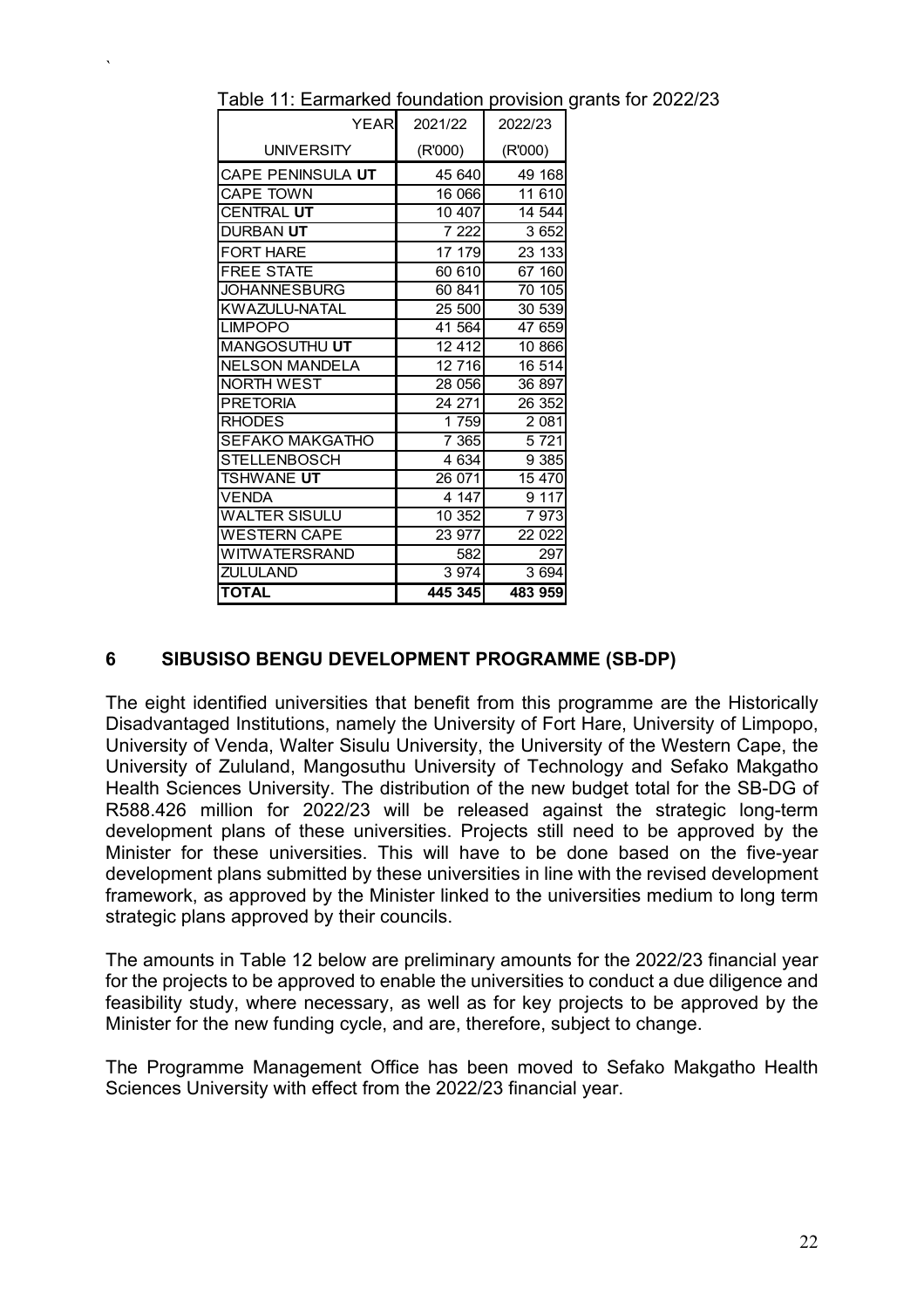| Table 12: Sibusiso Bengu Development Programme budgets for 2022/23 1) |          |  |
|-----------------------------------------------------------------------|----------|--|
| $l$ lnumetu                                                           | פריוררחר |  |

| University                      | 2022/23 |
|---------------------------------|---------|
|                                 | (R'000) |
| <b>Fort Hare</b>                | 71 875  |
| Limpopo                         | 71 875  |
| Mangosuthu                      | 71 875  |
| Sefako Makgatho                 | 71 875  |
| Venda                           | 71 875  |
| <b>Walter Sisulu</b>            | 71 875  |
| <b>Western Cape</b>             | 71 875  |
| Zululand                        | 71 875  |
| <b>SB-DP Project Management</b> | 13 4 26 |
| <b>TOTAL</b>                    | 588 426 |

#### **7 CLINICAL TRAINING GRANT (CTG)**

`

The distribution of CTG funds for 2022/23 and 2023/24 are based on the CTG funding model. Budgets per university for the clinical training grant for the years 2022/23 and 2024/25 have been calculated using some of the elements of the Programme Model as proposed in the 2017 National Review of the CTG. The allocations generated for 2022/23 and 2024/25 as per the model are reflected in Table 13.

| ັ<br><b>YEAR</b>       | 2022/23 | 2023/24 |
|------------------------|---------|---------|
| <b>UNIVERSITY</b>      | (R'000) | (R'000) |
| CAPE PENINSULA UT      | 10 984  | 13 361  |
| <b>CAPE TOWN</b>       | 57 516  | 61 270  |
| <b>CENTRAL UT</b>      | 8885    | 7 4 3 0 |
| DURBAN <b>UT</b>       | 21010   | 21 4 24 |
| <b>FORT HARE</b>       | 8 3 3 5 | 7 2 1 3 |
| <b>FREE STATE</b>      | 44 788  | 45 474  |
| <b>JOHANNESBURG</b>    | 20 184  | 13 4 11 |
| KWAZULU-NATAL          | 74 097  | 79 524  |
| <b>LIMPOPO</b>         | 15 4 98 | 18 080  |
| MANGOSUTHU UT          | 3 1 3 4 | 2 2 5 4 |
| <b>NELSON MANDELA</b>  | 20 8 20 | 18 172  |
| <b>NORTH WEST</b>      | 22 250  | 22 911  |
| <b>PRETORIA</b>        | 69 860  | 73 955  |
| <b>RHODES</b>          | 3 867   | 4 4 9 2 |
| <b>SEFAKO MAKGATHO</b> | 64 104  | 57 498  |
| <b>STELLENBOSCH</b>    | 67 578  | 69 245  |
| <b>TSHWANE UT</b>      | 17 697  | 13 316  |
| <b>VAAL UT</b>         | 9716    | 7 3 8 2 |
| <b>VENDA</b>           | 6774    | 5 4 4 2 |
| <b>WALTER SISULU</b>   | 28 968  | 30 189  |
| <b>WESTERN CAPE</b>    | 40328   | 41 068  |
| WITWATERSRAND          | 96 018  | 103 393 |
| <b>ZULULAND</b>        | 8 4 4 4 | 7 1 20  |
| <b>TOTAL</b>           | 720 855 | 723 624 |

Table 13: Clinical Training Grants for 2022/23 and 2023/24

Universities that qualify for the CTG are required to submit CTG budget proposals once every two years. However, from 2014 onwards, universities were required to submit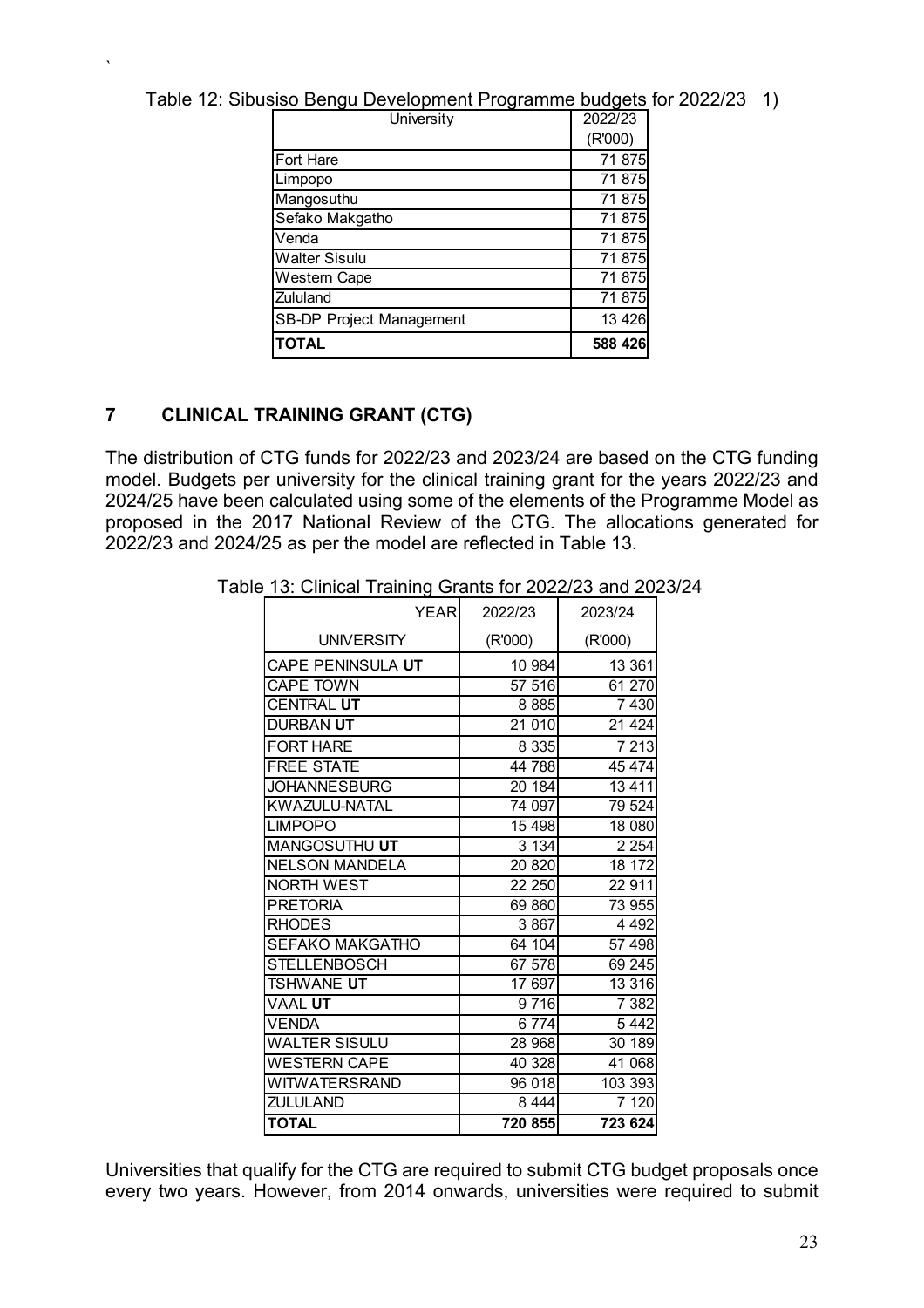their audited student enrolments by 31 July every year. The submission of student enrolments annually is to enable the Department to calculate clinical training grants per university two years ahead, in order to enable better planning at universities. The annual audited student enrolments to be submitted in year (n) are those of year (n-1).

#### **8 VETERINARY SCIENCES GRANT**

`

Most of the earmarked funds for veterinary sciences are allocated to the University of Pretoria, which is responsible for the animal hospital and the training of all veterinarians and veterinary nurses in South Africa. Unlike hospitals for humans, which are funded by the Department of Health, the animal hospital is not funded by any other government department. The veterinary sciences grant is also allocated to North West University, Tshwane University of Technology, and the University of South Africa, which are responsible for the training of animal health technicians and veterinary health technicians.

Table 14 presents the allocations per university for Veterinary Science Programmes for 2022/23 and 2023/24.

| <b>Total</b>      | 202 570 | 211 584 |
|-------------------|---------|---------|
| <b>Tshwane UT</b> | 7 901   | 8 2 5 2 |
| South Africa      | 3 3 4 3 | 3 4 9 2 |
| Pretoria          | 182 109 | 190 213 |
| North West        | 9 217   | 9627    |
| University        | (R'000) | (R'000) |
| Yearl             | 2022/23 | 2023/24 |

Table 14: Earmarked budgets for Veterinary Science Programmes

A once-off additional R15 million for 2022/23 has been re-allocated and transferred from the block grant for 2022/23 after the calculations of the block grant budgets of all universities were finalised. The R15 million is the result of penalties, set out in Sub-Division 5 of **Section A**, for late and incorrect submission of HEMIS data from 3 universities during 2021 in order to finalise block grant calculations of all universities for 2022/23. This R15 million is divided as follows: North West University (R5 million), the University of South Africa (R2 million) and Tshwane University of Technology (R8 million). Table 14 excludes these additional allocations towards Veterinary Sciences.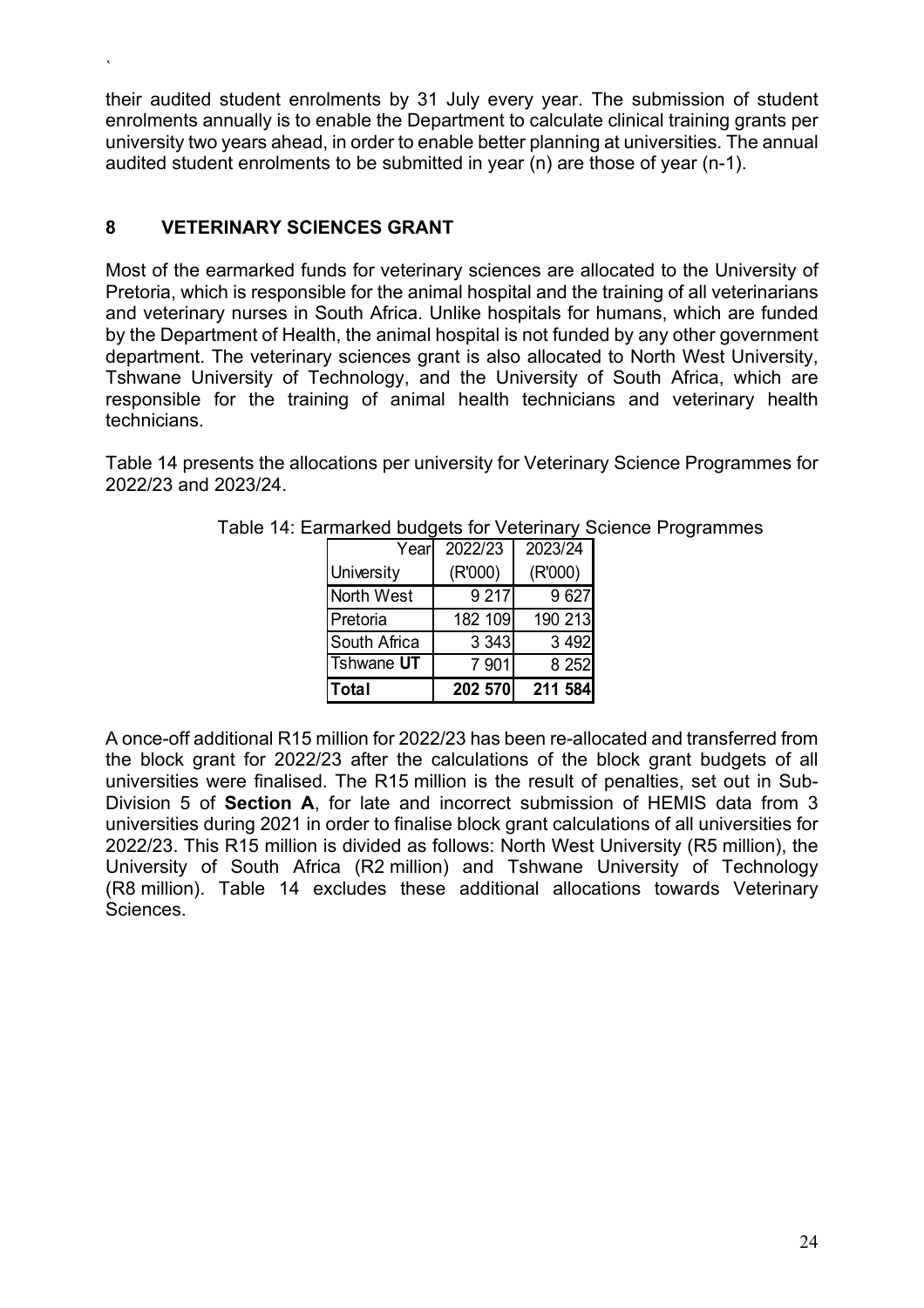## **Section D: Grants to Institutions**

Earmarked grants elaborated in this section of the Ministerial Statement are:

National Student Financial Aid Scheme (NSFAS) Grant;

`

- The National Institute for Human and Social Sciences; and
- The African Institute for Mathematical Sciences (AIMS).

#### **1 NATIONAL STUDENT FINANCIAL AID SCHEME GRANT**

The National Student Financial Aid Scheme (NSFAS) is an independent juristic organisation set up to manage student financial aid governed by the NSFAS Act (Act number 56 of 1999). NSFAS is responsible for administering loans and bursaries and allocating these to eligible students; developing criteria and conditions for the granting of loans and bursaries to eligible students in consultation with the Minister of Higher Education, Science and Innovation; raising funds, recovering loans, maintaining and analysing a database for loans and bursary administration; undertaking research for the better utilisation of financial resources and advising the Minister on matters relating to student financial aid.

The Department introduced the new DHET Bursary Scheme from 2018, providing fullysubsidized funding for poor and working class students from families with gross combined annual incomes of up to R350 000 in 2018, and phased in year by year to first time entering university students, over a five year period. Students on the bursary scheme are covered for actual tuition and learning support materials, as well as subsidised accommodation and subsistence, or transport costs if living at home. 2022 academic year is the fifth year of the phase-in of the new DHET bursary scheme. University students who entered their studies prior to 2018 qualify for a grant according to the previous threshold of R122 000 family income per annum. The grants for these students from 2018 onwards are subject to a funding cap, as in prior years.

For 2022/23, R312,562 million has been allocated for the operations of NSFAS. The 2022/23 allocation as per the December 2021 allocation letter from Treasury amounts to R29,504 billion.

The earmarked NSFAS budgets for the university sector reflected in Table 1 exclude:

- The Department of Basic Education's Funza Lushaka Bursary Scheme for funding initial teachers training managed by NSFAS;
- Funds for scarce skills and disabilities, including the National Skills Fund, Sector Education and Training Authorities (SETAs) and provincial governments;
- State fund allocations by other government departments, provincial governments and public entities including SETAs towards NSFAS;
- Funds recovered from previous beneficiaries of this student aid system;
- Council-controlled funds of universities invested into NSFAS;
- Funds towards the administration of the Scheme, which is shared by the TVET sector; and
- Private donors and non-governmental organisations.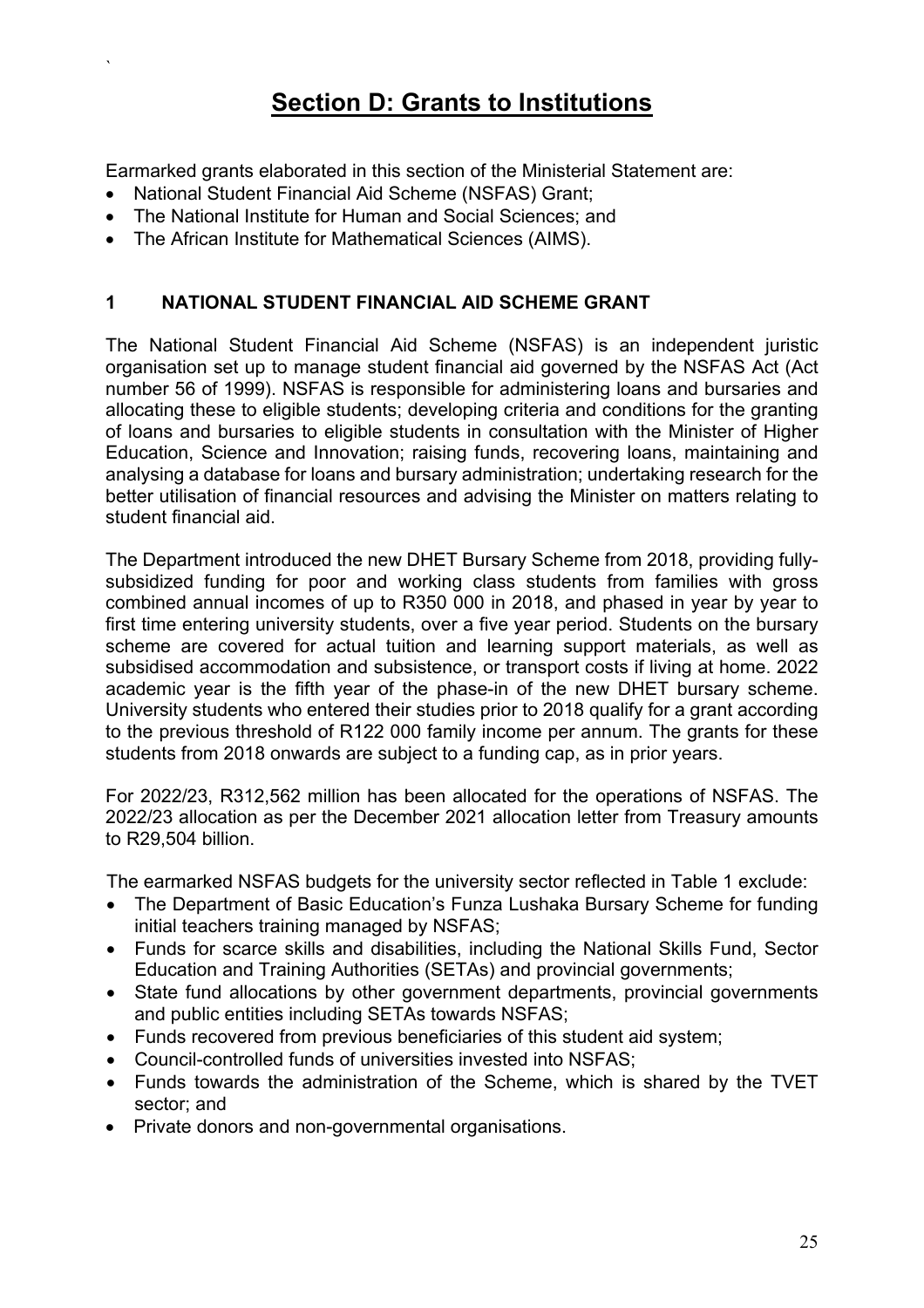#### **2 THE AFRICAN INSTITUTE FOR MATHEMATICAL SCIENCES (AIMS)**

 $\overline{\phantom{a}}$ 

The Department provides a grant to the African Institute for Mathematical Sciences (AIMS) to offer a masters degree in mathematical sciences on behalf of three universities, namely Stellenbosch University, University of the Western Cape and the University of Cape Town. Students at AIMS have been registered at one of these universities. As required for any other earmarked grant, funding is allocated with certain conditions and AIMS needs to submit annual progress and audit reports. These students are not recorded in HEMIS, and therefore no block grant subsidy is allocated to the three universities for these students.

The programme builds core mathematical skills common to all modern science and focuses on growing human capital in science, technology and research innovations in order to contribute to the development of Africa. Some of our core areas of focus include big data, machine learning, disease modelling and mathematics of finance. For South Africa, this is also an important New Partnership for Africa's Development (NEPAD) initiative.